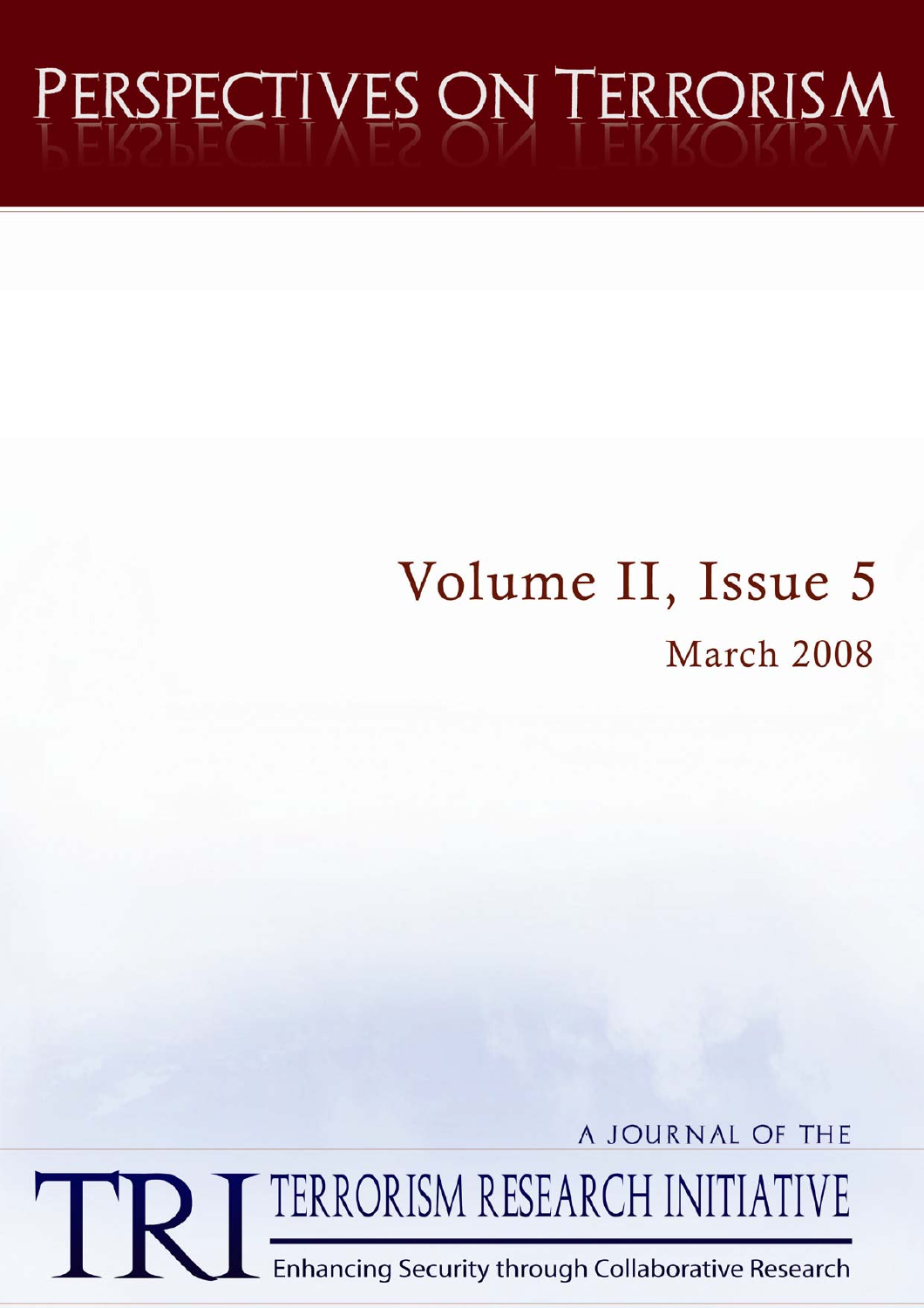# **Table of Contents:**

| By Scott Atran                                             |  |
|------------------------------------------------------------|--|
| De-Radicalization of Jihad?                                |  |
|                                                            |  |
| By Omar Ashour                                             |  |
| Creating Frankensteins: The Taliban Movement of Pakistan15 |  |
| By Irm Haleem                                              |  |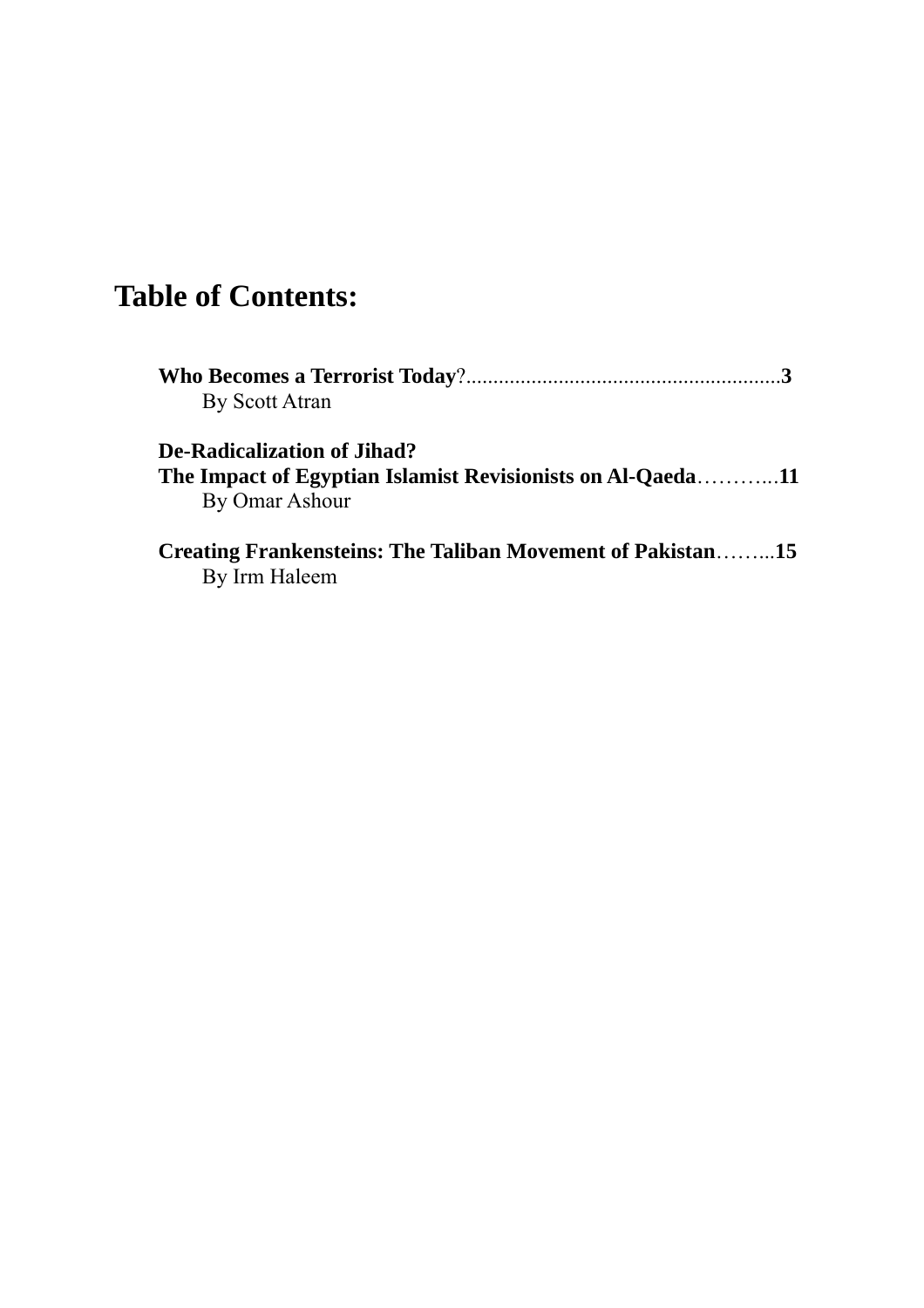# **Who Becomes a Terrorist Today?**

*By Scott Atran* 

#### **Introduction: Takfiri Terrorism**

Since the invasion of Iraq, and with the rapid spread of Internet access, the world has witnessed a more egalitarian, less-educated and -materially well off, and more socially marginalized wave of would-be jihadi martyrs. Although millions of people support violent jihad, very few are willing to do it. Those who do pursue violent jihad usually emerge in small groups of action-oriented friends. They come from the same neighborhood and interact during activities, such as soccer or paintball. Often they become camping and hiking companions who learn to take care of one another under trying conditions, which causes them to become even more deeply attached. Increasingly, they may first meet in a chat room where the anonymity of the World Wide Web paradoxically helps to forge intimate emotional ties among people who might otherwise physically intimidate or put off one another. They learn to live in a parallel universe  $-$  a conceptually closed community of comrades bound to a cause — which they mistake for the world.

These young people self-mobilize to the tune of a simple, superficial, yet broadly appealing "*takfiri*" message of withdrawal from impure mainstream society and the need for violent action to cleanse it. It is a surprisingly flat but fluid message pre-adapted to any new event in the world, which is readily shared by young people I have interviewed from the remote Indonesian Island of Sulawesi, to the Spanish enclave of Ceuta (Septa) in North Africa, and in places scattered throughout Pakistan, Palestine, and the suburbs of Paris.

Takfiris (from *takfir*, "excommunication") are rejectionists who disdain other forms of Islam, including *wahabism* (an evangelical creed which preaches Calvinist-like obedience to the state) and most fundamentalist, or *salafi*, creeds (which oppose fighting between co-religionists as sowing discord, or *fitna*, in the Muslim community). Salafi Islam is the host on which this viral Takfiri movement rides, much as Christian fundamentalism is the host upon which White Supremacism rides. The host itself is not the cause of the virus and is, indeed, a primary victim. As one senior Saudi intelligence officer recently told me, "Often the first sign of someone becoming a Takfiri is that he stops praying where his family and tribe pray. He leaves the mosque and turns against his family, tribe and our Salafi way."

One telltale sign of radicalization in the move to Takfirism is when members of a neighborhood mosque or cultural center (or just an informal discussion group that meets at a bookstore or at picnics) gel into a militant faction that leaves, voluntarily or involuntarily. This is what happened, for example, when Ali al-Timimi and his group of paintball buddies were ejected from the Dar al-Arqam Cultural Center in Falls Church, Virginia, after praising the 9/11 attack (12 members of the group were later convicted for aiding Lashkar-e-Taiba, a Pakistani group allied to al-Qaeda). Another example is when the soccer-playing Salafi Imam at the M-30 mosque in Madrid expelled Serhane Fakhet and friends (who continued to self-radicalize, playing soccer and picnicking together, in the lead up to the Madrid train bombings).

Western politicians, pundits, and publics generally do not understand that the strict Salafi schools in Indonesia, Egypt, Saudi Arabia, Yemen and elsewhere are the most vociferous and effective opponents of violent jihad. Most present-day Takfiris are "born again" in their late teens and early twenties and have little knowledge of religion beyond the fact that they consider themselves "true Muslims" who must fight enemies near and far to defend their friends and the faith that makes their friendship meaningful and enduring.

Soccer, paintball, camping, hiking, rafting, body building, martial arts training and other forms of physically stimulating and intimate group action create a bunch of buddies (usually not less than 4 and not more than 12, with a median of 8), who become a "band of brothers" in a glorious cause. It usually suffices that a few (usually at least two) of these action buddies come to believe in the cause, truly and uncompromisingly, for the rest to follow even unto death. Humans, like all primates, need to socially organize, lead and be led; however, notions of "charismatic leaders" going out or sending recruiters to "brainwash" unwitting minds into joining well-structured organizations with command and control is grossly exaggerated. Standard counterterrorism notions of "cells" and "recruitment" – and to some degree even "leadership" – often reflect more the psychol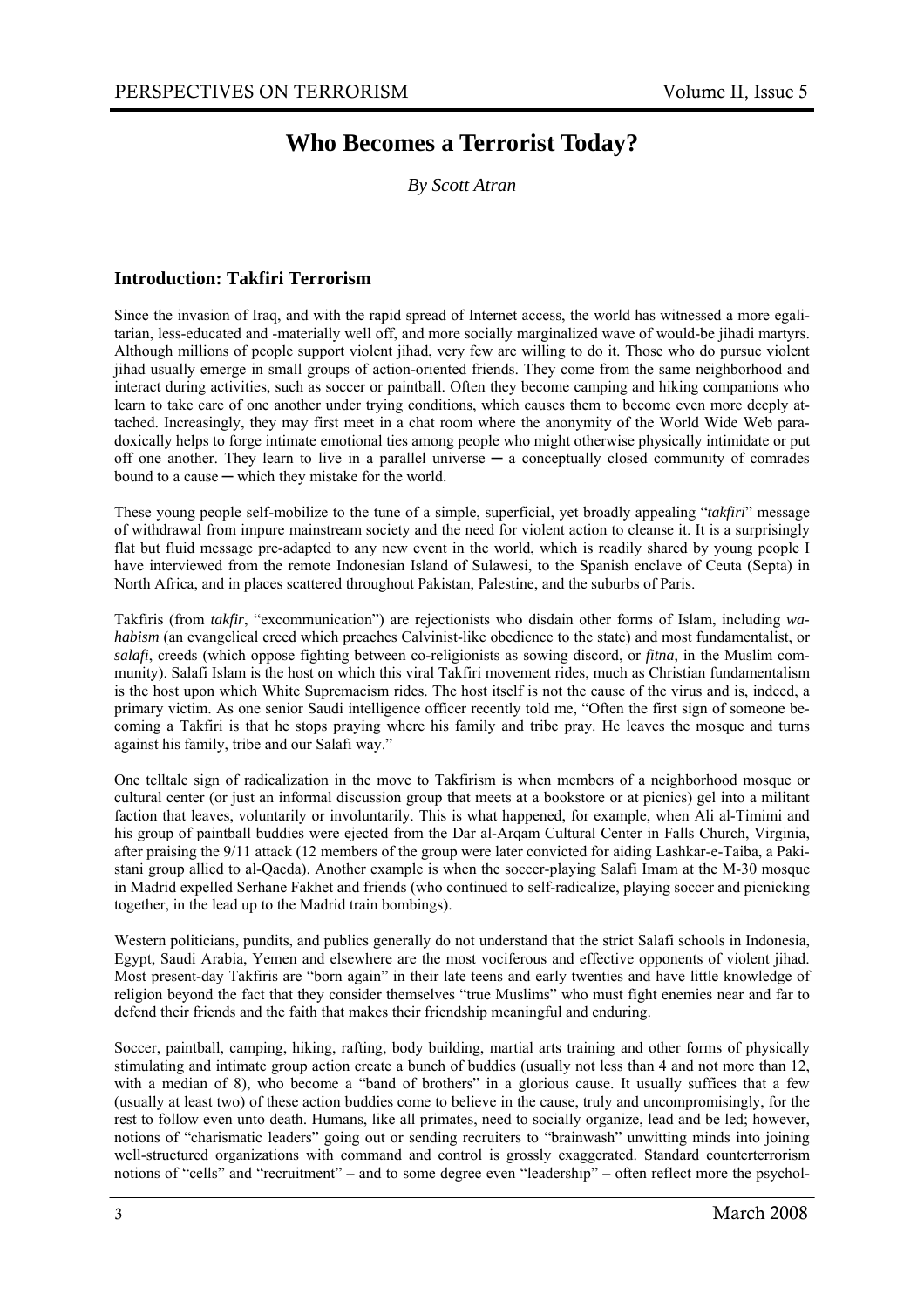ogy and organization of people analyzing terrorist groups than terrorist groups themselves.

Such "bureaucratic mirroring" is also evident in misguided policies grounded in the premise that simply presenting people with rational arguments and material incentives will lead them down the correct or better path. Most human beings are more interested in persuading themselves that they are right, whatever the evidence against them, than in finding out that they are wrong. They are more interested in victory than truth. And when was the last time rational argument or a buy-off offer convinced anyone you know to select the right (boy or girl) friend?

#### **Problems with Prevailing Theories of Terrorism: Outdated Data and Inattention to Detail**

Alan Krueger, in his new book *What Makes a Terrorist: Economics and the Roots of Terrorism* (Princeton University Press, 2007), produces data for three general findings: (1) poverty and lack of education are uncorrelated, or slightly negatively correlated, with being a terrorist or support for terrorism; (2) most terrorists stem from countries that are not poor, but that restrict civil liberties; and (3) terrorism is mostly directed against democratic rather than authoritarian regimes. He then infers causes from these broad correlations: (A) poverty and poor education do not produce terrorism, but denial of political freedom does; and (B) terrorists target democratic regimes because terrorists seek publicity and widespread panic and democracies are more responsive to public opinion. These conclusions echo Robert Pape's best-selling book *Dying to Win*: *The Strategic Logic of Suicide Terrorism* (University of Chicago Press, 2005).

A major problem with such works is that they assume correlations with economic status, education level, or degree of civil liberties usefully predict who or how people become terrorists. This mistaken premise misleads policymakers and researchers. It is the *social networks* and *group dynamics* of these networks that are critical to understanding how terrorist networks form and operate, not the demographic profiles of individuals and whole populations.

Consider Islamic terrorism, the main focus of Krueger's book. The significant correlation between the countries of origin of Islamic terrorists and countries that limit civil liberties is true, but uninformative. The same correlation holds for indefinitely many Muslim groups that have nothing to do with terrorism.

Only al-Qaeda is interested in attacking the "far enemy," that is, the United States and its allies. Isaac Ben Israel, an Israeli parliamentarian who currently heads his country's space agency, was former chief of air force operations and top military strategist in a successful campaign to stop Hamas suicide bombings. He told me that "al-Qaeda is a very different problem and is not ours; our operational problems with Hezbollah and Hamas involve regional networks with regional aims, although we are ready to help the United States with its global al-Qaeda problem whenever we can." More than 80 percent of people who have joined or expressed allegiance to al-Qaeda have done so outside their country of origin. This, of course, is not the case with Hezbollah or Hamas. Whether one joins jihad in the diaspora or in one's native country, and not country of origin *per se*, is the key factor in how one is willing to use terrorism and against whom.

The correlation between terrorist acts and target countries, indicating that democracies are victims more than autocracies, is spurious. It requires accepting that attacks on U.S occupation forces in Iraq and Afghanistan are attacks upon U.S. democracy. In fact, there have been very few attacks carried out directly against western democracies, and only three with significant casualties (USA-11 September 2001, Spain-11 March 2004, UK-7 July 2005). There have been no major attacks against the democracies of Israel or Indonesia in the last two years, and only one major attack in India outside the disputed territory of Jammu-Kashmir (11/07/06 in Mumbai). There have been 2400 arrests related to Takfiri terrorist activities in Europe, where civil liberties are guaranteed.

Only in Iraq and Afghanistan has there been a continuing high rate of attacks against US-led coalition forces, which are increasingly perceived as occupation forces by large segments of the populations of these two countries. It is doubtful that reaction would be much different if invasion and occupation forces were those of a dictatorship, as with Soviet forces in Afghanistan in the 1980s. The world's newest and most active areas for suicide attacks are Pakistan and North Africa, where civil liberties are restricted. Over 200 people were killed in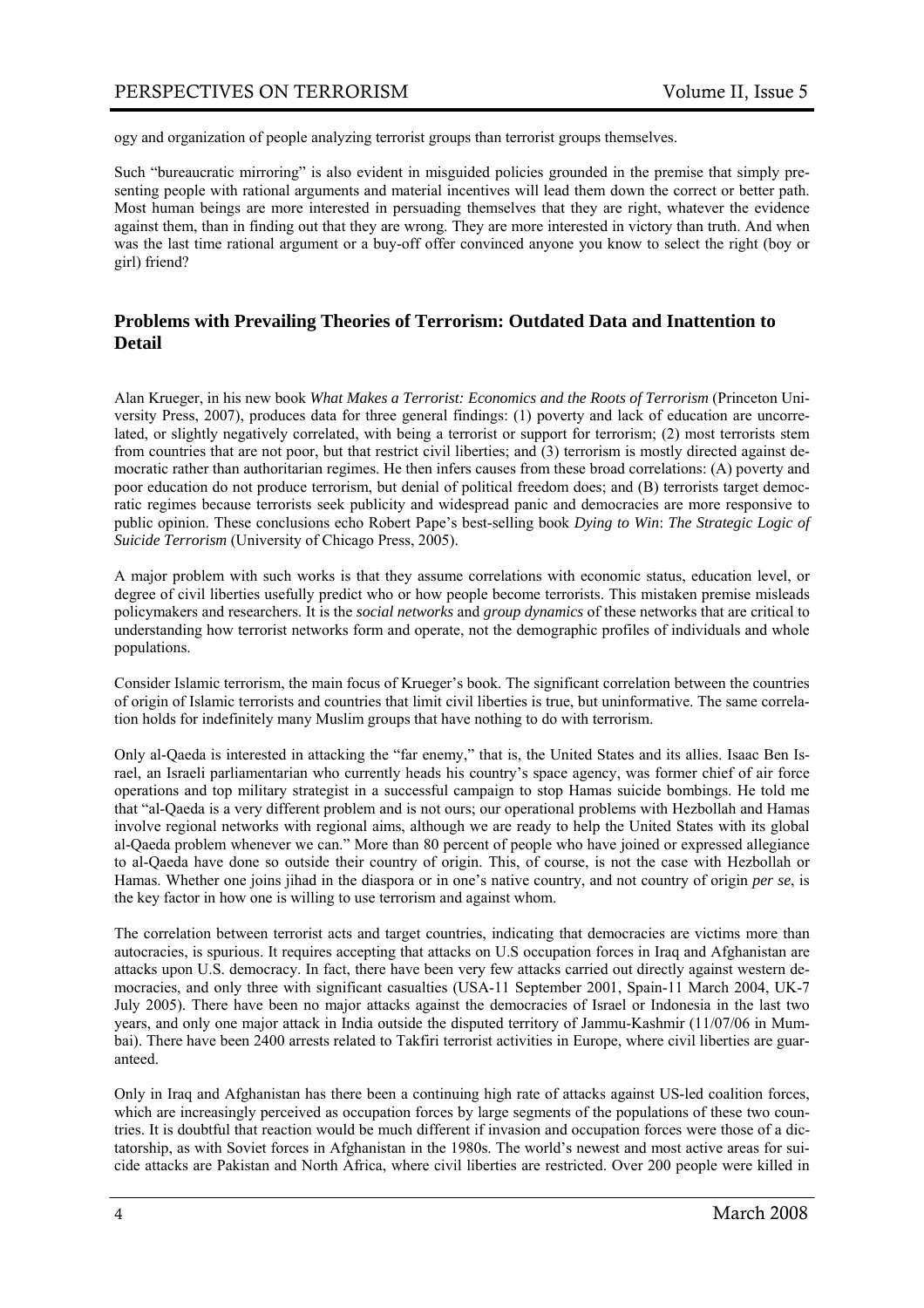North Africa in 2007, mostly in Algeria. In Pakistan, nearly 500 were killed in suicide attacks in the second half of 2007 (including former Prime Minister Benazir Bhutto), greater than the number of people killed in terrorist attacks in Europe over the last two decades. Local groups proclaiming allegiance or sympathy with al-Qaeda have claimed responsibility, but al-Qaeda does not appear to have direct operational command or control over any of these groups.

Consider, now, the relationship between socioeconomic status and terrorism. To independently confirm Krueger's findings on Hamas my research group statistically regressed Palestinian support for suicide attacks against Israelis on education and income levels in three nationally representative surveys of Palestinians (West Bank and Gaza) from 1999, 2001 and 2005. We controlled for area of residence, refugee status, age, gender and religion. Income and education levels were unrelated to support for suicide attacks. When there was a relationship between support for suicide attacks and economic variables we found, like Krueger, that income and education levels are modestly, but *positively* correlated with support. In the 1999 survey, wealthier Palestinians expressed greater support for attacks, while more educated Palestinians showed greater support for suicide attacks in the 2001 surveys.

But when we turn to al-Qaeda's most important Southeast Asian ally *Jemaah Islamiyah* (JI), we find something different. We analyzed every attack by Southeast Asia's JI between 1999 and the second Bali bombing of 2005 (apart from the purely local conflicts of Poso and Ambon) and entered demographic details on all known operatives. Of about 180 people implicated in JI attacks, 78 percent worked in unskilled jobs, and only 23 percent had education beyond high school.

We also found that operational associations in JI are determined by four variables: (1) being a member of the self-styled "Afghan Alumni," that is, someone who went through training with the Indonesia volunteers in the Abu Sayyaf's Sadah training camp during the Soviet-Afghan War and its immediate aftermath; (2) continuing to work together (e.g., on Abdullah Sungkar's chicken farm in Malaysia) or to play soccer together after demobilization from Afghanistan (and before JI was officially established); (3) having studied or taught in at least one of the two religious schools established by JI's founders (Al-Mukmin in Java and Lukman Al-Hakiem in Malaysia); and (4) being related by kinship or marriage to someone else in the network (e.g., there are more than 30 marriages woven through 10 attacks). In contrast with these factors, we find that the knowledge of JI's "official" organizational structure is largely uninformative in helping us to understand the networks involved in JI attacks.

Levels of education and skill are significantly higher for Hamas than for JI. Nevertheless, the main predictors for involvement in suicide attacks are, again, small-world aspects of social networks and local group dynamics rather than large-scale social, economic, and political indicators, such as education level and economic status. For example, Hamas' most-sustained suicide bombing campaign in 2003-2004 involved several buddies from Hebron's *Masjad* (mosque) *al-Jihad* soccer team. Most lived in the Wad Abu Katila neighborhood and belonged to the al-Qawasmeh hamula (clan); several were classmates in the neighborhood's local branch of the Palestinian Polytechnic College. Their ages ranged from 18 to 22 years old. At least eight team members were dispatched to suicide shooting and bombing operations by the Hamas military leader in Hebron, Abdullah al-Qawasmeh (killed by Israeli forces in June 2003 and succeeded by his relatives Basel al-Qawasmeh, killed in September 2003, and Imad al-Qawasmeh, captured on October 13, 2004). A closer look at actual attacks reveals that almost all are rooted in local networks of pre-existing social relationships.

In February 2008, I interviewed members of the families of suicide bombers Mohammed Herbawi and Shadi Zghayer, shortly after an attack in Dimona, Israel. This was the first suicide attack claimed by Hamas since December 2004, when Hamas declared a unilateral truce on martyrdom actions across the Green Line. These two friends were members of the same Hamas neighborhood soccer group as several others who died in 2003: the Masjad al-Jihad team. Herbawi had been arrested as a 17-year-old on March 15, 2003, shortly after a suicide bombing on Haifa bus (by Mamoud al-Qawasmeh on March 5, 2003) and coordinated suicide shooting attacks on Israeli settlements by others on the team (March 7, 2003, Muhsein, Hazem al-Qawasmeh, Fadi Fahuri, Sufian Hariz) and before another set of suicide bombings by team members in Hebron and Jerusalem on May 17-18, 2003 (Fuad al-Qawasmeh, Basem Takruri, Mujahed al-Ja'abri). Herbawi's mother, Basma Harmoni (she is divorced), said her son loved all those boys.

The Imam at Masjad al-Jihad, Fellah Naser Ed-Din, is also crazy about soccer (he showed me albums of his soccer team pictures since his boyhood days) and refereed the boys. The Imam told us that the soccer buddies self-organized matches involving 15 mosque teams in the area, naming the matches after martyrs (a painted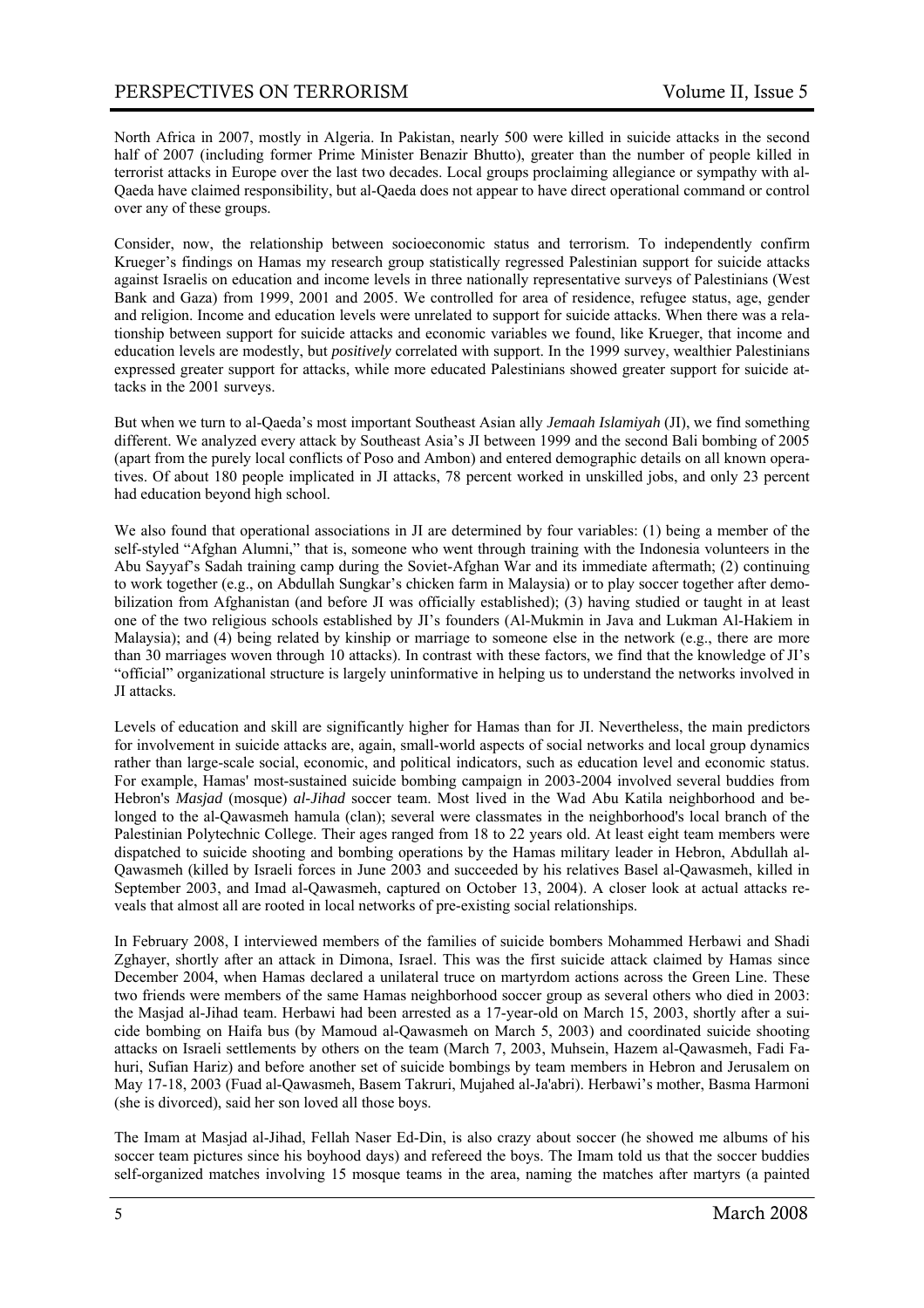sign behind the goalpost at the Abu al-Dhabat school reads "Championship by Martyr Ra'ed Missak," in honor of the young man from Hebron who killed 23 people and wounded more than 130 on a Jerusalem bus on August 19, 2003). According to the Imam, Muhsein Qawasmeh was the smartest and best of the 2003 team and he inspired the others. I received much the same message from Fawzi Qawasmeh, father of one of the young men, who went on the mission with Muhsein. Hazem Qawasmeh, who went on the mission with Muhsein, stated that "without Muhsein, I doubt the other would have would have acted." At the house where Muhsein's family now lives, I found his mother and brother commiserating with Herbawi's uncle. Muhsein's mother said her son had been an exemplary student but left school after the Intifada broke out and focused on soccer and religion.

The Hamas leadership in Damascus later claimed responsibility for the Dimona attack (after Fatah's Al-Aqsa' Martyrs Brigades had claimed it) but the politburo clearly did not order it or even know about it (Usama Hamdan, who handles external relations for Hamas in Beirut, initially said he didn't know who was responsible; and when I asked senior Hamas leaders in the West Bank if this meant that he didn't know about it they said, "You can conclude that; we certainly didn't"). Sources close to Israeli intelligence told me at the Knesset that Mahmoud Zahar, the Hamas leader in Gaza, and Ahmed Al Ja'abri, the military commander of the Izz ad-Din al-Qassam Brigades, probably wanted to launch an operation across the Israel-Egypt border after Hamas breached the border wall between Gaza and Egypt but couldn't, so al-Ja'abri called upon his clan ally in Hebron, Ayoub Qawasmeh, to do an operation. Ayoub Qawasmeh then tapped into the young men on the soccer team who had been earnestly waiting to do something for their comrades and their cause.

The most complete data in Krueger's book concerns Hezbollah and Hamas. There is a secondary focus on al-Qaeda. For all three cases, the data is old and of questionable relevance to global terrorism today. Hezbollah ceased suicide bombings and attacks on civilians (outside of open war) by the 1990s. Hamas has claimed responsibility for only one attack since December 2004. al-Qaeda central, the command set up by Osama Bin Laden in the summer of 1988 and which was involved in the 9/11 attacks, has had no direct success in carrying out a terrorist operation since 2002 (the Djerba, Tunisia bombings), though it had a hand in prior financing of operations carried out later (Istanbul bombings 2003) and in training people implicated in subsequent attacks (about 50 suicide bombers involved in attacks in Saudi Arabia through April 2005).

The original al-Qaeda group around Bin Laden (mostly Egyptians) has been decimated by about an order of magnitude. Al-Qaeda's surviving remnants are mostly concentrated in a handful of small mobile camps in Pakistan's Federally Administered Tribal Areas. The largest remaining al-Qaeda camp in 2007, *Mir Ali* in North Waziristan, has had a few dozen trainees under the tutelage of Abu Ubaydah Al-Masri. Al-Masri instructed those responsible for the summer 2006 suicide bombing plot to smuggle liquid explosives aboard a number of passenger jets, and he has likely been involved in a few other dangerous but so-far unsuccessful plots.

For the most part, the "new wave" of terrorism that expresses allegiance to al-Qaeda tends to be poorer, less educated and more marginal than the old al-Qaeda or its remnants. It relies to a greater extent for financing and personnel on pre-existing petty criminal networks because large-scale financing is easily tracked (the attacks on Sept. 11 cost some \$400,000 followed by the 2002 Bali and 2004 bombings at about \$50,000 each, with all others considerably less). The Saudi Ministry of Interior conducted a study of 639 detainees through 2004 and is presently finishing a newer study through 2007. Nearly two-thirds of those in the sample say they joined Jihad through friends and about a quarter through family. A closer look at other terrorist groups reveals strikingly similar patterns of self-radicalization based on almost chance encounters within pre-existing local circles of friends and kin. Former CIA case officer Marc Sageman analyzed Qaeda networks through 2003 and found that about 70 percent join through friends and 20 percent through kin. In his new book *Leaderless Jihad: Terror Networks in the 21st Century* (University of Pennsylvania Press, 2007) Sageman finds that more recent networks are also built up around friendship and kinship but members are more marginal relative to surrounding society.

The newer Saudi sample bears this out. Compared with the earlier sample, the newer wave tends to be somewhat younger (and more likely to be single), less educated and less financially well off, less ideological, and more prone to prior involvement in criminal activities unrelated to Jihad, such as drugs, theft, and aggravated assault. They are much more likely to read jihadi literature in their daily lives than other forms of literature. They tend to look up to role models who stress violence in Jihad, like the late Abu Musab al-Zarqawi, than to those who justify and limit violence through moral reasoning, such as the late Abdullah Azzam. A majority come to religion later in life, especially in their early twenties. In the older cohort there was little traditional religious education; however, the newer cohort tends to be less ideologically sophisticated and especially moti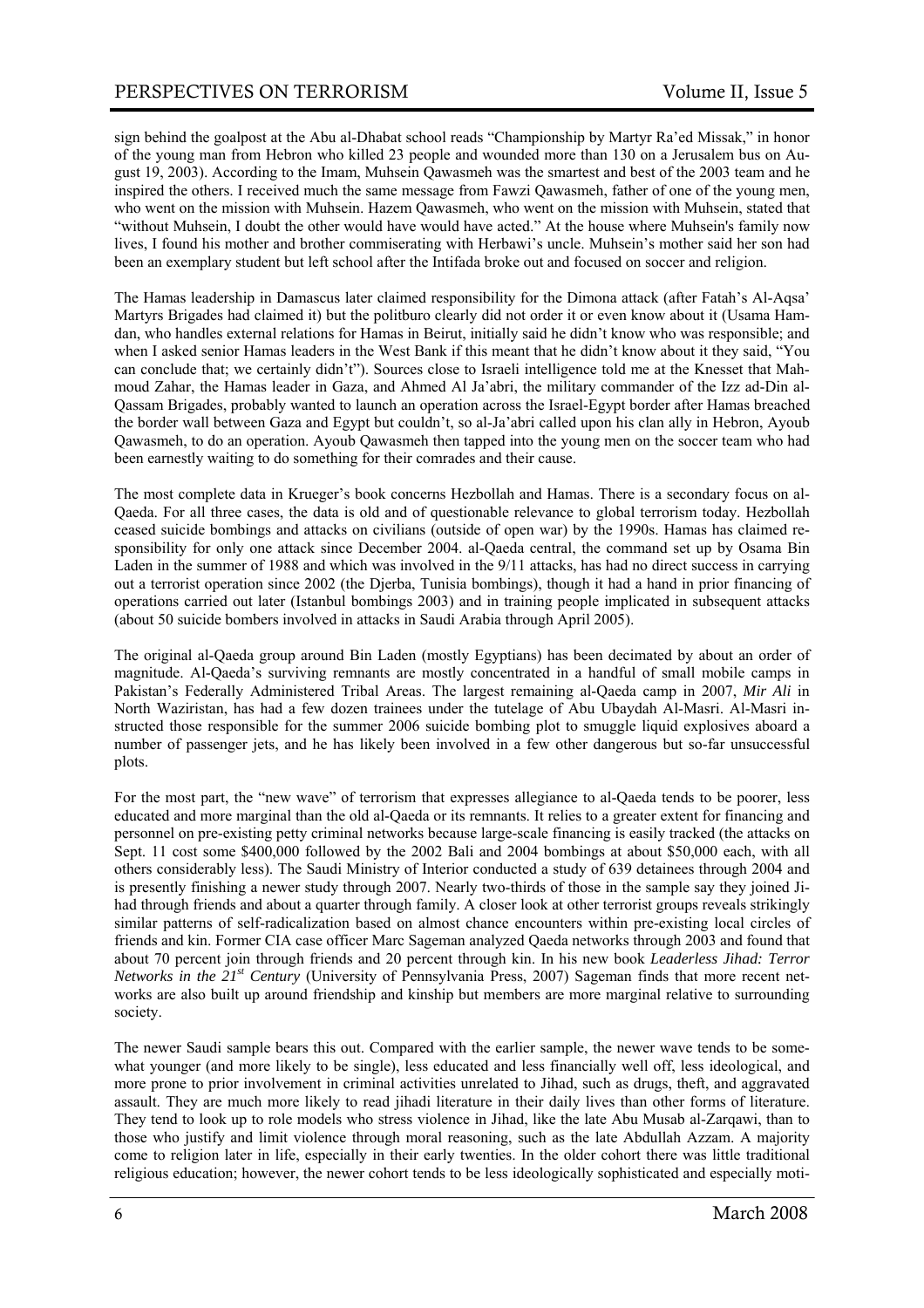vated by desire to avenge perceived injustices in Iraq. (When I asked detainees in Saudi Arabia who had volunteered for Iraq why they had, some mentioned stories of women raped, the killing of innocents and desecrations of the Koran, but all mentioned Abu Ghraib).

This "new wave" pattern of increasingly marginality and "born-again" religion is reflected in European and North African groups that express allegiance to al-Qaeda, as well as foreign fighters in Iraq (41 percent from Saudi Arabia and 39 percent from North Africa since August 2006, many of whom come in bunches from the same town, for example, the 50 or so volunteers from Darnah, Lybia, according to West Point's *Sinjar Report on Foreign Fighters in Iraq*).

Krueger and others repeatedly refer to predictive factors in "recruitment." It is important to understand that there is no, and has never been, clear evidence of "recruitment" into al-Qaeda. In its heyday, al-Qaeda operated more like a funding agency than a military organization. People would come to al-Qaeda with proposals for plots. Al-Qaeda would accept some 10-20 percent. Even the 9/11 suicide pilots were not "recruited" into Al-Qaeda. They were Middle Eastern Arabs who lived in a middle-class Germany community (the Hamburg suburb of Harburg) and were seeking friendship and identity in an Islamic community that was mostly Moroccan. Our interviews with friends in their circle and investigators reveal that the plotters met in the dorms and started hanging out together, including going to mosque services and meeting in local restaurants. Three wound up living in the same apartment, where they self-radicalized. They first thought of going to Chechnya to do jihad (but getting there proved too difficult) then to Kosovo (but the Albanian jihadis didn't want them), and eventually wound up in an al-Qaeda training camp in Afghanistan as a distant third choice.

There is no clear evidence that al-Qaeda ever had a recruiting or training infrastructure in Europe, although there is increasing evidence that al-Qaeda and al-Qaeda-related groups in Pakistan's tribal areas maintain communication with Europeans after the train in Pakistan. This seems to be especially the case with those involved in recent plots in the United Kingdom. Generally, however, people go looking for al-Qaeda, not the other way around. Because there is very little of the old al-Qaeda left, many who go seeking al-Qaeda are caught. Those who seek out al-Qaeda do so in small groups of friends, and occasionally through kin. Almost all are schoolmates or workmates, and camp, soccer, or paintball buddies. Only a minority has gone beyond high school. Some have steady jobs and family, but many have only intermittent jobs and no families of their own. All have self-radicalized to some degree as friends before they go after al-Qaeda, although an encounter with someone who has been to an al-Qaeda training in camp in Afghanistan is occasionally an added stimulant. The overwhelming majority have not had sustained prior religious education but become "born again" into radical Islam in their late teens and early 20s. About 10 percent are Christian converts.

For example, in the wake of the Iraq invasion in April 2003, a disciple of the radical Islamist preacher Sheikh Omar Bakri organized a barbecue in a London suburb for about 100 people, most from the immigrant Pakistani community. Guests were asked for donations to help send a few volunteers to Pakistan to train for Jihad. Among those who used some of 3,500 euros collected to pay their way to Pakistan were Mohammed Sidique Kahn, one of the four suicide bombers in the July 2005 London Underground attack, and Omar Khyam, one of the conspirators convicted in the 2005 "Crevice" plot to plant fertilizer bombs around London. Their original intention was to do Jihad in Kashmir, but after a quick course in bomb-making they were told to "go home" and do something there. Each joined up with a few friends to concoct a plot. Interviews by journalist Jason Burke with investigators and friends familiar with the Crevice case suggest that 10 days of arduous hiking, camping, and training in Pakistan cemented commitment between buddies who learned to live together and care for one another. White-water rafting seems to have played a similar role in bonding the London Underground plotters. One of the four London suicide bombers was also a Jamaican Christian convert and pinball buddy.

Another telling example is the Madrid train bombing in March 2004. Five of the seven plotters who blew themselves when cornered by police grew up within a few blocks of one another in the tumble-down neighborhood of Jemaa Mezuak in Tetuan, Morocco: Jamal Ahmidan ("El Chino"), brothers Mohammed and Rachid Oulad Akcha, Abdennabi Kounjaa ("El Afghan"), and Rifaat Asrin ("El Niño). One, nicknamed the "Chinaman," fled Morocco in 1993 from a murder charge, joining his elder brother in Madrid in taking and dealing drugs. In 1995, with his teenage Christian girlfriend and fellow junkie five months pregnant, the Chinaman decided to kick his heroin habit. His wife says he did it cold turkey with the help of the religion he was getting in a local mosque. The Chinaman turned around to preach reform to his drug-dealing associates, three brothers from the Mezuak, convincing two to quit their habit. The brothers became devoted to the Chinaman, and thereafter known in the barrio as his "bodyguards."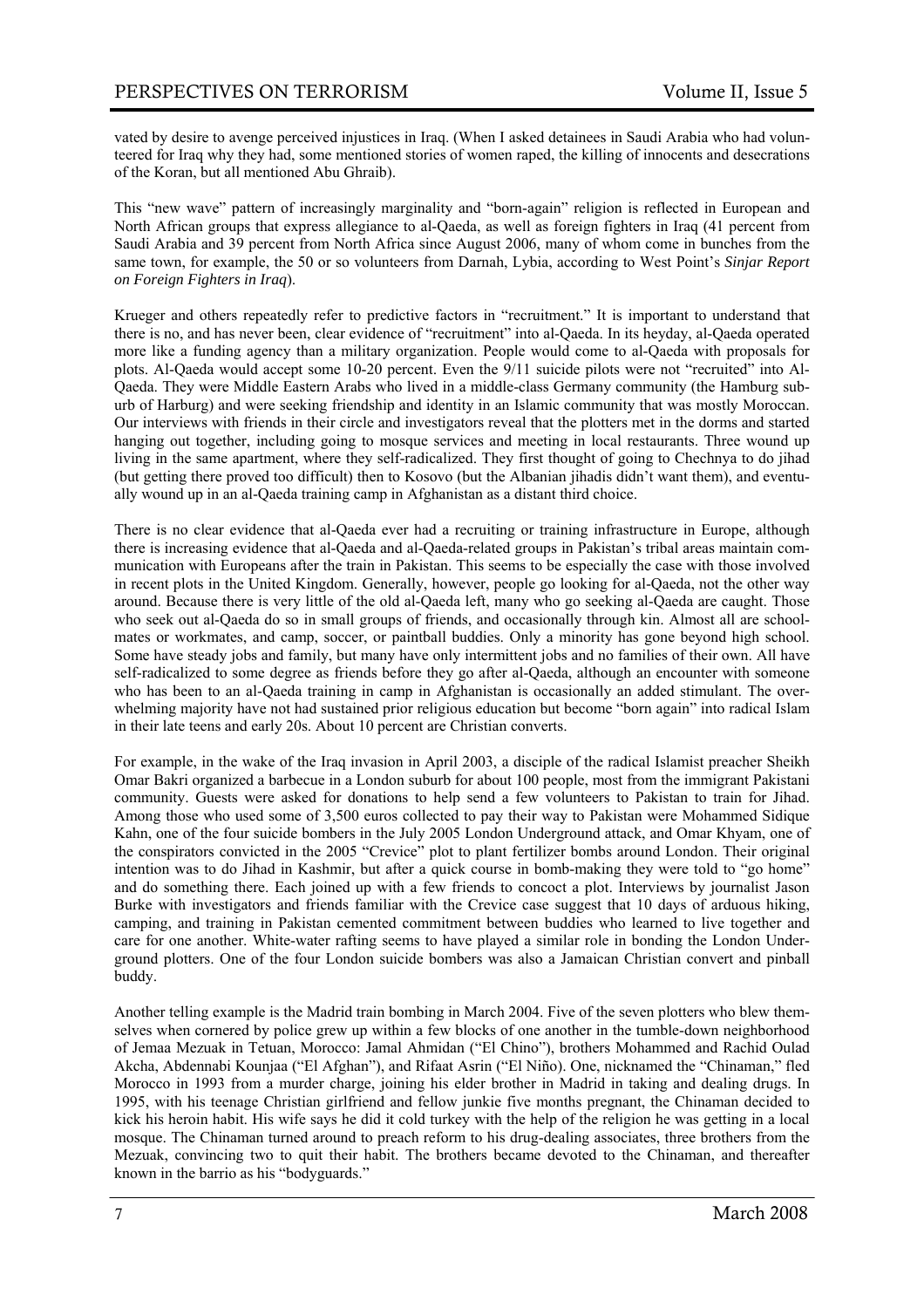The fourth of Madrid's Moroccan suicide bombers was described to us by some of his friends as Mezuak's first "Afghan" (a religious militant who grows a full beard and dresses with an Afghan hat, coarse knee-length tunic and sandals). He would preach jihad against "infidels" (*kuffar*) and Muslims who merit "excommunication" (*takfir*) because they refuse to follow "pure" Islamic ways. The father and friends of the fifth suicide bomber, a young gay man in his early 20s known as "The Kid," said that he had sold candies from a cart in Mezuak until 2000. He did not care much for religion until he was hooked up with The Afghan. By 2002, The Afghan and The Kid were in Madrid, the former as a part-time construction worker who dealt drugs with the Chinaman's "bodyguards," and the latter devoting himself to charity work helping out other young immigrants.

In the fall of 2003, just after the Chinaman returned from a prison stint in Morocco, he and his chums from the "old neighborhood" of Mezuak linked up with the economics-turned-religious student Serhane Fakhet and his buddies at a couple of apartment-mosques and soccer fields, and in daily dealings along Tribulete Street (at the *halal* butcher shop, the *Alhambra* restaurant, the barbershop, and the cell phone and Internet store) in the Lavapies neighborhood of central Madrid. The hands-on drug dealer and dreamy student bonded in an explosive combination. There was no al-Qaeda, or any other outside organization, involved.

From March to December 2007, I went to the Mezuak, and found that at least a dozen other young men had "gone Afghan" since the summer of 2006, according to local residents who knew them. Each would one day suddenly shave his beard, don western clothes and simply disappear; sometimes two vanished on the same day. Their friends and local Moroccan police say that they probably left for Iraq to become martyrs. The names and itineraries of 5 of them have been confirmed: Abdelmonim al-Amrani, Younes Achebak, Hamza Aklifa, and the brothers Bilal and Muncef Ben Aboud (DNA analysis has confirmed the suicide bombing death of Amrani in Baqubah, Iraq). All 5 attended a local elementary school (Abdelkrim Khattabi), the same one that Madrid's Moroccan bombers attended. And 4 of the 5 were in the same high school class (Kadi Ayadi, just outside Mezuak). The fifth, Bilal's brother Muncef, was a gifted mathematics student who went on to receive a scholarship to Morocco's prestigious air force academy, the *École Royale de l'Air*. But Muncef's mother said he was unsettled by what was happening around the world to Muslims and left his studies as he sought solace in religion.

All were soccer buddies who prayed at *Masjad al-Rohban* (the *Dawa Tabligh* mosque where Kounjaa had first gone "Afghan") and all hung out at the Chicago Café on Mamoun Street, Mezuak's main drag. The cousin of one of the Iraq-bound group (Hamza) was married to The Afghan, and all prayed in the same mosque where The Afghan first preached Jihad (the mosque's Imam was arrested in 2006 for collecting *zaqat* charity money from local business men to help send young men to Iraq). Friends say the young men bound for Iraq all respected the courage of the Madrid plotters but disagreed about their civilian targets and believed that action in Iraq would be more just and "soldierly" than in Europe. Like the Madrid plotters (as well as the Hamburg and London plotters), they were buddies, hung out together at local cafés and restaurants, and mingled in the same barbershops (where young men gather and talk).

The boundaries of the newer-wave networks are very loose, and the Internet now allows anyone who wishes to become a terrorist to become one anywhere, anytime. For example, the "*Al-Ansar*" chat room network was involved in plots by young men in half-a-dozen countries (U.S., U.K., Canada, Sweden, Denmark, Bosnia), and many of the men had never physically met. They would hack into Midwest media sites to post jihadi videos (e.g., of Zarqawi's beheading of Nick Berg) and recipes for making car bombs and suicide vests from scratch. From a basement apartment in Britain, a self-styled *Irhabi 007* ("Terrorist 007") helped in his spare time to coordinate plots with some high school chums in Toronto to blow up the Canadian parliament, and with others to attack the U.S. embassy in Bosnia (3 conspirators who did meet up physically in Bosnia were arrested with AK-47s, suicide belts, and thousands of rounds of ammunition).

A main problem in terrorism studies is that most "experts" have little field experience (for understandable but not insurmountable reasons) and otherwise lack the required level of details that statistical and trend analyses could properly mine. There are many millions of people who express sympathy with al-Qaeda or other forms of violent political expression that support terrorism. From a 2005-2006 survey of 10 countries involving 50,000 interviews, a Gallup study projected that 7 percent of the world's 1.3 billion Muslims (some 90 million people) felt that the attacks on Sept. 11 were "completely justified." There are, however, only a few thousands who show willingness to actually commit violence. They almost invariably go on to violence in small groups consisting mostly of friends and some kin (although friends tend to become kin as they marry one another's sisters and cousins; indeed, there are dozens of such marriages among members of Southeast Asia's Jemaah Islami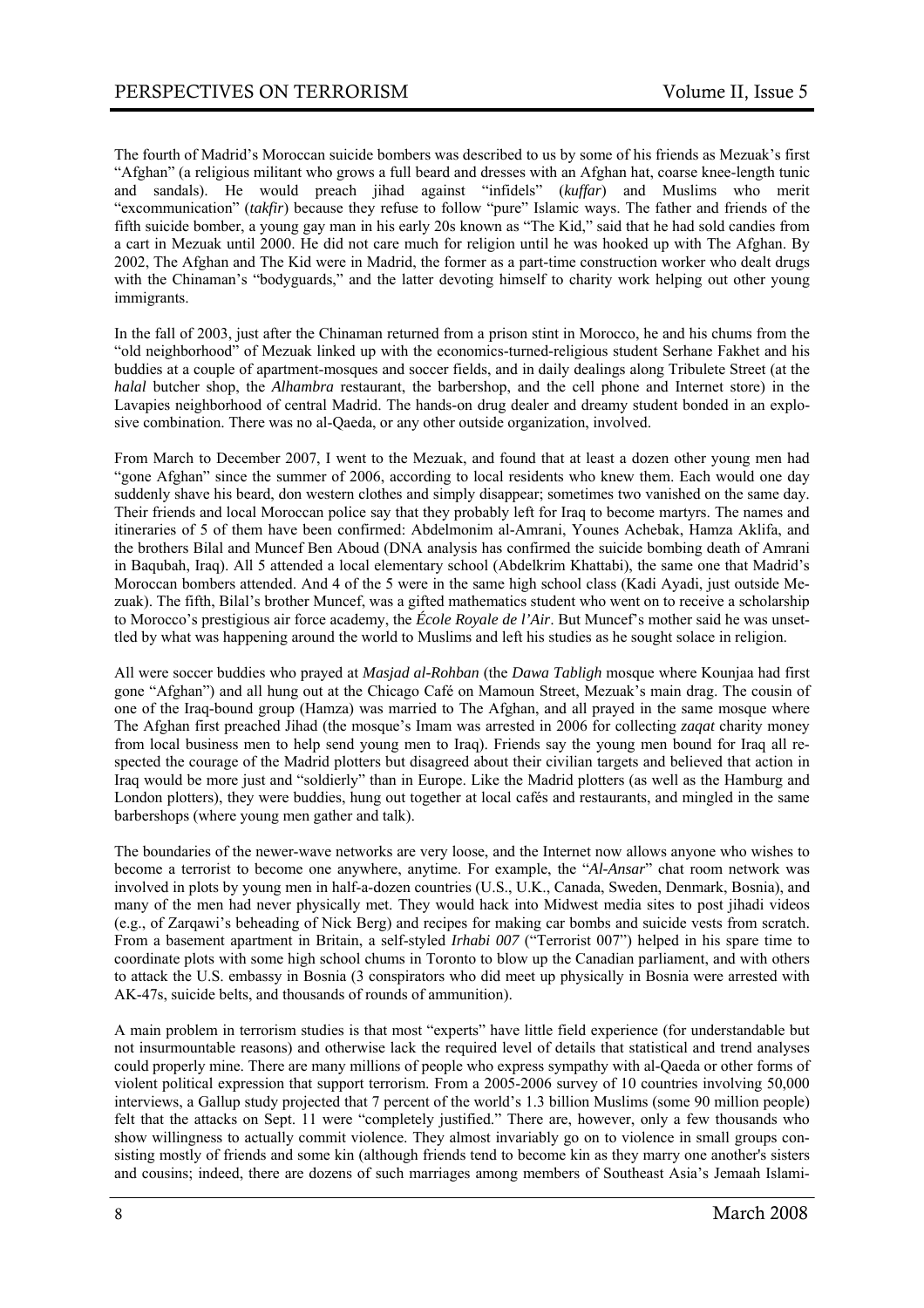yah).

#### **Conclusions from the Field**

The causes that humans are most willing to kill and die for are not just about particular ideas; they are about particular groups of people, in particular places, at particular times. Terrorist groups that kill and die for the Takfiri cause arise within specific "scenes": neighborhoods, schools (classes, dorms), workplaces, common leisure activities (soccer, mosque, barbershop café) and, increasingly, online chat rooms. The process of selfselection into terrorism occurs within these scenes. Takfiri terrorism is stimulated by a massive, media-driven transnational political awakening in which Jihad is represented as the only the way to permanently resolve glaring problems of global injustice. This incites moral outrage against perceived attacks upon Islam. If moral outrage resonates with personal experience that reverberates among friends in a scene, and if aspects of the scene are already sufficiently action-oriented, such as group of soccer buddies or camp mates, then willingness to go out and do violence together is much more likely.

The publicity associated with spectacular acts of violence in the name of justice is the oxygen that currently fires terrorism. As Saudi Arabia's General Khaled Alhumaidan crisply said to me recently in Riyadh, "The front is in our neighborhoods but the battle is the silver screen. If it doesn't make it to the six o'clock news, then al-Qaeda is not interested." These young people constantly see and discuss among themselves images of war and injustice against "our people," become morally outraged (especially if injustice resonates personally, more a problem with immigrants in Europe than the USA), and dream a war for justice that gives their friendship cause. They mostly self-radicalize in cafés, barbershops, restaurants, and informal discussion groups (people mostly pray in mosques, not plot in them).

Most human violence is committed by young people seeking adventure, dreams of glory, and esteem in the eyes of their peers. Omar Nasiri's *Inside Jihad: My Life with Al Qaeda* (Perseus Books, 2006) rings true in its picture of the highs the militants get from the sense of brotherhood and sense of purpose. They want to belong to something that is at once intimate, bigger, and more permanent than a person alone. They kill and die for faith and friendship, which is the foundation of all social and political union, that is, all enduring human associations of non-kin: shared faith reigns in self-interest and makes social life possible; friendship allows genetically unrelated individuals to cooperate to compete. The most heroic cause in the world today is Jihad, where anyone from anywhere can hope to make a mark against the most powerful army in the history of the world. But they need their friends to give them courage, and it is as much or more for love of comrades than the cause that they will kill and die for in the end.

This new wave of Takfirism is about youth culture, not theology or ideology. It is mostly irrelevant to classic military and law enforcement programs that seek success by "imposing unsustainable costs" on enemies and criminals, as the U.S. Department of Defense *Quadrennial Defense Review* suggests. It is about sharing dreams, heroes, and hopes that are more enticing and empowering than any moral lessons or material offerings (although jobs that relieve the terrible boredom and inactivity of immigrant youth in Europe, and with underemployed throughout much of the Muslim world, can help offset the alluring stimulation of playing at war).

How you change youth culture is a difficult and fickle affair. Role models or small changes often have big effects on attitudes and fashions (gangster culture, skateboarding, post-Madonna belly-button exposure, Hush Puppies fad). Take the new comic book series of 99 Muslim superheroes, modeled on Marvel comics, which is rapidly catching the imagination of legions of Muslim youth in Southeast Asia and now the Middle East. The first issue of *The Ninety-Nine* (published in Arabic and English editions beginning in 2006) weaves together heroic slam-bang action in the "fight for peace" with clear messages "to provide services ranging from the distribution of food and medicine to impoverished parts of the world" and "to multicultural educational programs and housing initiatives."

It is also important to provide alternate local networks and chat rooms that speak to the inherent idealism, sense of risk and adventure, and need for peer approval that young people everywhere tend toward. It even could be a 21<sup>st</sup>-century version of what the Boy Scouts and high school football teams did for immigrants and potentially troublesome youth as America urbanized a century ago. Ask any cop on the beat: these things work. It has to be done with the input and insight of local communities, however, or it will not work. De-radicalization, like radi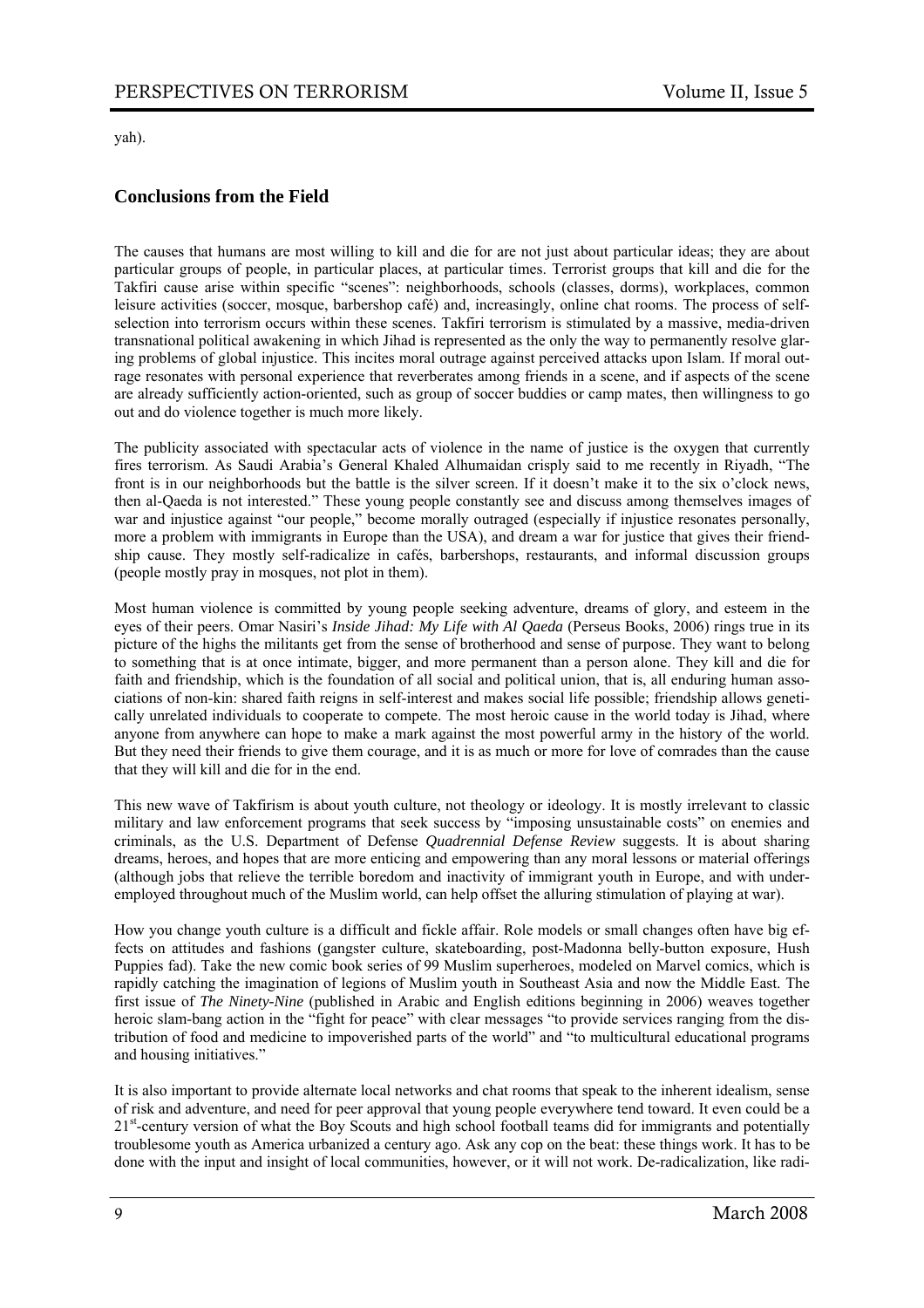calization itself, engages from the bottom up, not from the top down. This, of course, is not how you stop terrorism today, but how you help prevent it tomorrow.

*Scott Atran is Presidential Scholar at the John Jay College of Criminal Justice in New York City, Visiting Professor of Psychology and Public Policy at the University of Michigan, and Research Director in Anthropology at the National Center for Scientific Research in Paris.*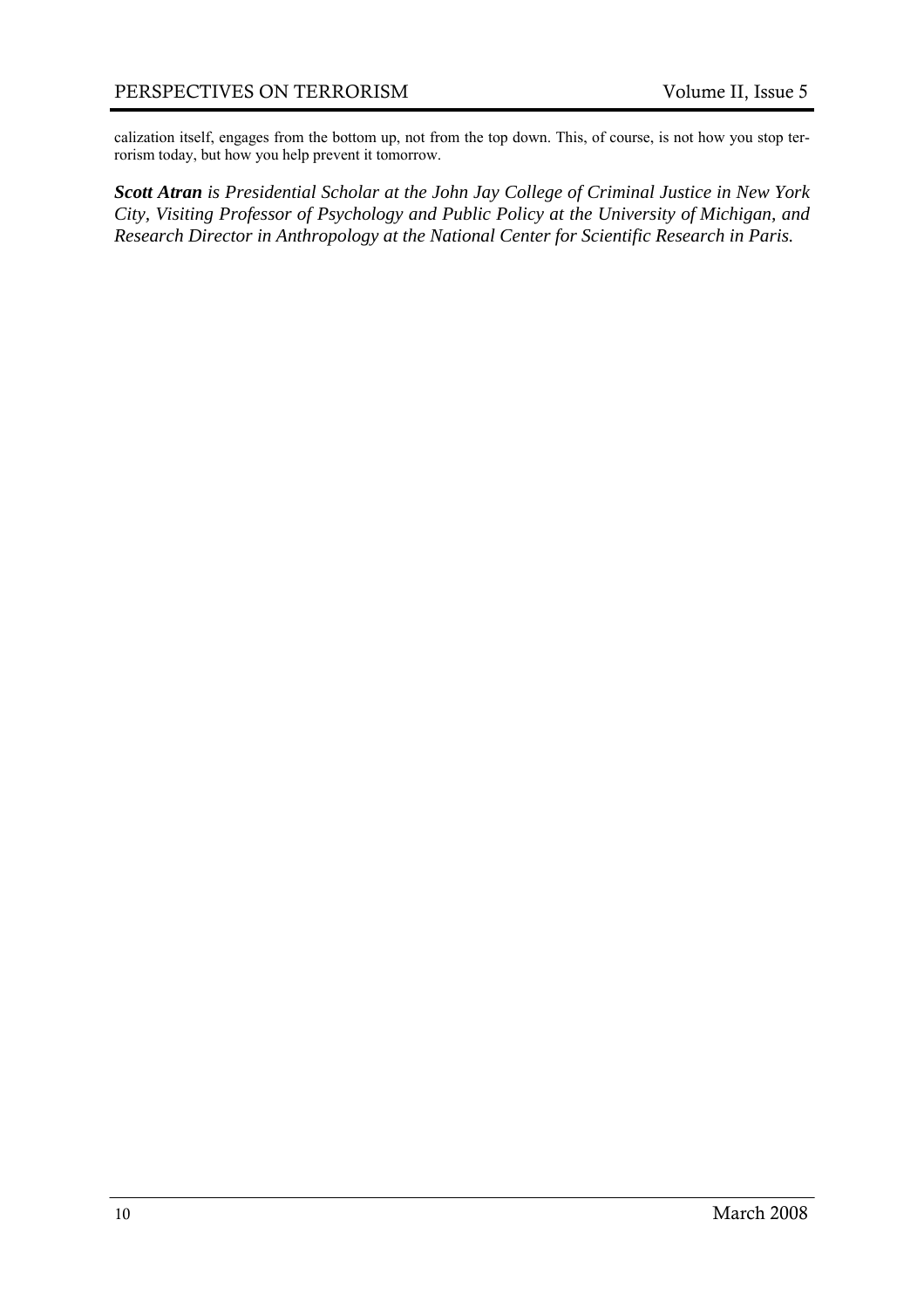## **De-Radicalization of Jihad? The Impact of Egyptian Islamist Revisionists on Al-Qaeda**

#### *By Omar Ashour*

In July 1997, the largest armed Islamist movement in Egypt surprised many officials, observers and even its own activists by declaring a unilateral ceasefire. This declaration by the Islamic Group (IG) started a comprehensive "de-radicalization" process that led to its practical abandonment of violence. [1] The process also included an ideological component that used Islamic theological arguments to de-legitimize the use of violence against the state, the society and the "other." By 2007, the IG's de-radicalization process appeared successful: no armed operations since 1999, no significant splits within the movement and around 25 volumes authored by the IG leaders supporting their new ideology with both theological and rational arguments. Two of the volumes were critiques of al-Qaeda's behavior [2] and a third was a critique of the "clash of civilization" hypothesis, arguing instead for cultural dialogue. [3] The drafting of these volumes by the same movement that coassassinated President Anwar al-Sadat for signing the Egyptian-Israeli Peace Treaty was a significant development. This process of de-radicalization removed more than 15,000 IG militants from the Salafi-Jihadi camp led currently by al-Qaeda. [4]

In 2007, the al-Jihad Organization, which is the second largest armed Islamist organization in Egypt and has strong ties with al-Qaeda, followed the IG's lead. The de-radicalization process was led by the former Emir (commander) of al-Jihad (1987-1993) and al-Qaeda's ideologue, Dr. Sayyid Imam al-Sharif (alias 'Abd al-Qadir Ibn 'Abd al-'Aziz as well as Dr. Fadl). To recant his old views, al-Sharif authored a new book titled *Document for Guiding Jihad in Egypt and the World*. In addition, al-Sharif and other Jihad commanders had been touring Egyptian prisons to meet with their followers since February 2007. [5] The tours featured small initial meetings with the commanders of al-Jihad factions in an effort to organize a common stance. This was followed by lectures and questions periods between the al-Jihad leadership and the lower ranks. [6] This type of interaction was modeled after the IG leadership's ten months of discussions and meetings with their followers in 2002. [7] Moreover, the IG leaders were included in al-Jihad's meetings to share their experiences and demonstrate their relatively successful case of de-radicalization. Karam Zuuhdi, the head of IG's *Shura*  (Consultative) Council, and Dr. Nagih Ibrahim, his deputy and the main ideologue of the IG, were present with al-Sharif in several internal al-Jihad meetings to encourage the process and answer questions. [8]

The phenomenon of "de-radicalization" is not only confined to Egyptian militants. It has also been undertaken by Algerian, Saudi, Yemeni, Jordanian, Tajik, Malaysian, and Indonesian armed Islamist movements, factions and individuals. It should be noted here that the "de-radicalization" process is primarily concerned with changing the attitudes of these movements toward violence – specifically violence against civilians (terrorism). It touches on other issues like stances on democracy and women, but there are no major changes regarding these issues. Almost all of these movements still uphold misogynist, homophobic, xenophobic, and anti-democratic views. However, the new development is abandoning and de-legitimizing the idea of using violence to impose such views. Given that, several important questions arise: What causes this de-radicalization process? What are the necessary conditions behind its success? Will it affect al-Qaeda's behavior and/or ideology?

I have argued that a combination of charismatic leadership, state repression, interactions with the "other" and selective inducements from the state and other actors are common causes of de-radicalization. [9] There is a pattern of interaction between these factors leading to de-radicalization, and the case of al-Jihad is no exception. State repression and interaction with the "other" (here I refer to the dialogues between imprisoned liberals and human rights activists and al-Jihad's and IG's grassroots and leaders) [10] have affected the leadership of the radical organization. The latter initiates a de-radicalization process, which is bolstered by selective inducements from the state as well as internal interactions (lectures, discussions, meetings between the leadership, mid-ranking commanders and grassroots in an effort to convince them). De-radicalized groups often interact with other violent groups and, in some cases, they influence each other. The interactions between al-Jihad and the IG is one example of how a de-radicalized group can influence both the behavior and the ideology of a radical Salafi-Jihadi one. Given the strong ties of al-Jihad in general, and its main ideologue, al-Sharif, in particular to al-Qaeda, one question should be addressed here: what is the likelihood that the de-radicalization process of al-Jihad will affect al-Qaeda?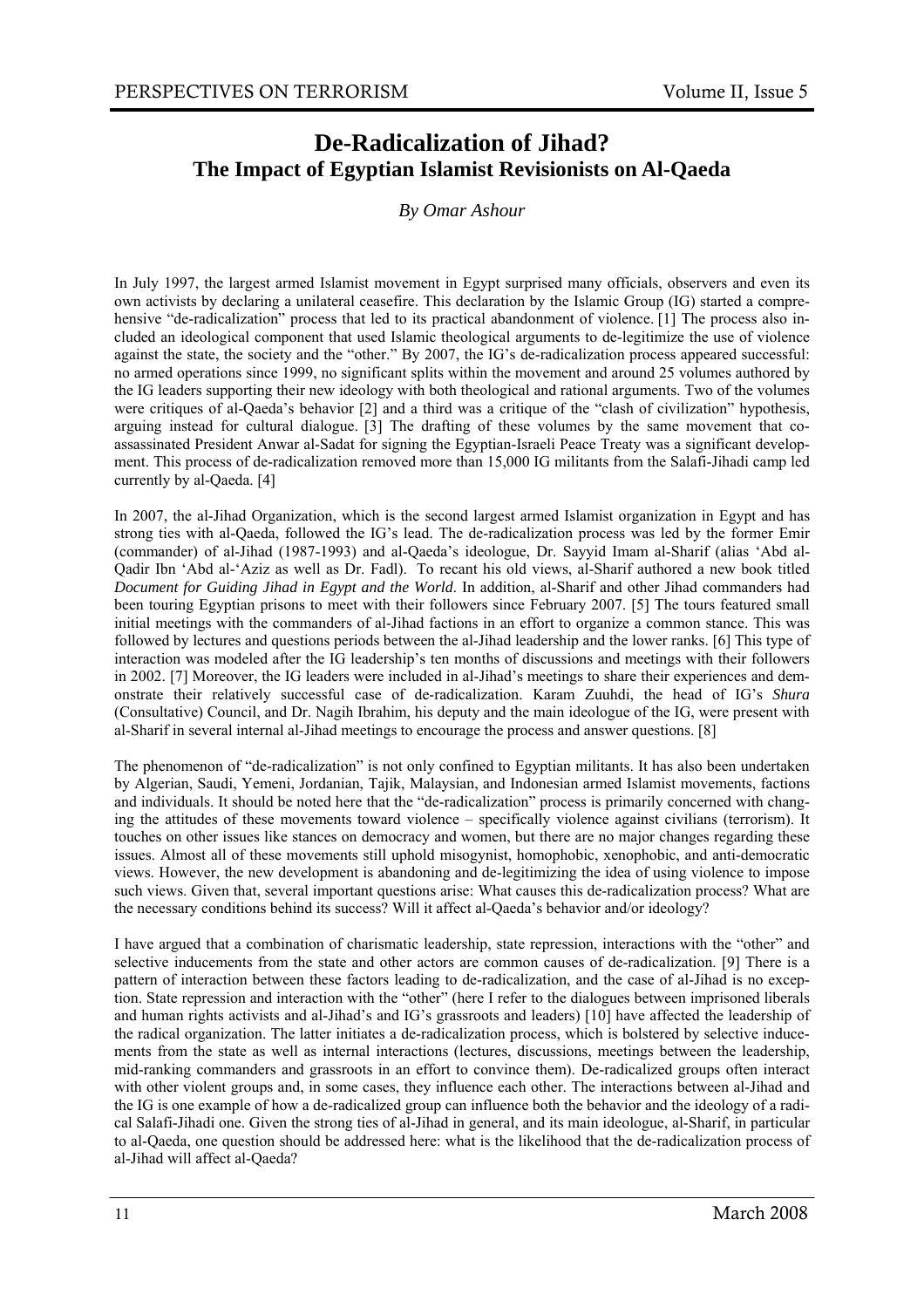Although it is still too early to definitively answer this question, two facts should be highlighted. First, compared with other armed Islamist movements, including the IG and the Taliban, al-Jihad Organization has the strongest links with al-Qaeda. Al-Jihad figures were the co-founders and the main administrators behind the establishment of al-Qaeda. Those figures include Ayman al-Zawahri, Subhy Abu Sitta (alias Abu Hafs al-Masri), Ali Amin al-Rashidi (alias Abu 'Ubayyda al-Panjsheiri) and several others. Al-Sharif argued in one interview that these al-Jihad members are the "real" founders of al-Qaeda. In addition, a faction from al-Jihad merged with al-Qaeda in 1998 and signed the founding statement of the so-called "Global Islamist Front for Fighting Jews and Crusaders." Currently the commanders of al-Qaeda in Afghanistan and Iraq are Mustafa Abu al-Yazid (alias Sa'id) and Yusif al-Dardiri (alias Abu Ayub al-Masri and also Abu Hamza al-Muhajir) respectively. Both leaders were former mid-ranking commanders in al-Jihad. In addition, al-Qaeda's second-incommand, Dr. Ayman al-Zawahri, was the former leader of al-Jihad between 1993 and 2000 (following al-Sharif).

The second fact concerns al-Sharif himself, a highly regarded ideologue within the Salafi-Jihadi trend in general and al-Qaeda in particular. His two books, *The Collector in Pursuing The Noble Science* and *The Pillar of Preparation for al-Jihad in the Way of God* are considered "bibles" in jihadist circles and were taught in al-Qa'ida's camps in Afghanistan. Some Islamists regard al-Sharif to be the most influential ideologue in Jihadism after Sayyid Qutb.[12]

As opposed to the other ideologues of al-Qaeda, [11] al-Sharif's works are focused more on theological arguments. His *Document* dismantles the theological argument of Jihadism. For example, after long theological and ideological arguments, he concludes that the attacks on Sept. 11 were "treacherous acts" and that calling them a "*Ghazwa*" [13] is mocking and smearing the prophetic tradition of Muhammad. Indeed, al-Sharif challenges jihadists on their own ideological turf. Given that al-Qa'ida's leaders tend to legitimize their violent behavior to their followers and sympathizers based on Islamic theological grounds, the de-legitimization of that behavior by al-Sharif's *Document* and other de-radicalized Salafi-Jihadist works, such as the IG's, might affect some of al-Qa'ida's members, potential members and sympathizers. The question then becomes: which layers of al-Qaeda are most likely to be affected?

Arguably, al-Qaeda can be divided into three layers. The first layer is composed of a small core group that surrounds Bin Laden and al-Zawahiri and receives direct orders from them. This layer is the least likely to be affected. Al-Zawahiri has already criticized al-Sharif and mocked the idea of revisions, publications and "fax machines" in Egyptian prisons. In his latest audio statement, he promises to release a counterargument to al-Sharif's *Document* – a pledge that shows that al-Qaeda takes the new literature seriously enough to bother issuing a counterargument. In addition, Bin Laden criticized the behavior of al-Qa'ida in Iraq after the media announced that al-Sharif was in the process of writing the *Document*, but before the *Document's* release. Bin Laden may have attempted to minimize the effects of the *Document* and send a preemptive message to his sympathizers that there would be changes in al-Qaeda's violent behavior and terrorist tactics.

The second layer is al-Qai'da's self-styled "branches" in Algeria, Iraq, Saudi Arabia, and even Egypt. Of these, the Egyptian branch is most likely to be affected because of the weight of al-Sharif in Egypt, as well as the revisions of the IG. In the words of one of the IG's "de-radicalized" historical leaders, al-Sharif's *Document* is the final say in the "Islamic jurisprudence of violence" in Egypt. [14]

The third layer is that of the 'Internet militants'. This group is mostly teenagers and young men inspired by al-Qaeda's rhetoric, but have no organizational ties or contacts with its network. In other words, this is a layer of 'self-recruited members'. Probably aware that this layer has the weakest ties with the core of al-Qaeda, al-Sharif dedicated a large part of his *Document* to warning young Muslim men about the 'Internet Sheikhs.' This layer is likely the one that will be affected the most, and its members could be discouraged from following Salafi-Jihadism in general and al-Qa'ida in particular because of the influence of al-Sharif's *Document.*

In conclusion, this article has briefly highlighted the general causes behind the de-radicalization of al-Jihad Organization. It also referred to the IG's successful de-radicalization process that took place on the behavioral, organizational and ideological levels. Behaviorally, the IG shunned the path of political violence. Ideologically, it de-legitimized it and its leadership was able to unite the organization behind upholding the transformations. Although its current stance is far from electoral or liberal democracy, it does not represent the end of the transformations. For example, several sympathizers and former IG and al-Jihad members have participated in the 2005 Egyptian parliamentary elections.[15] Also, Karam Zuhdi explained in an interview that the current IG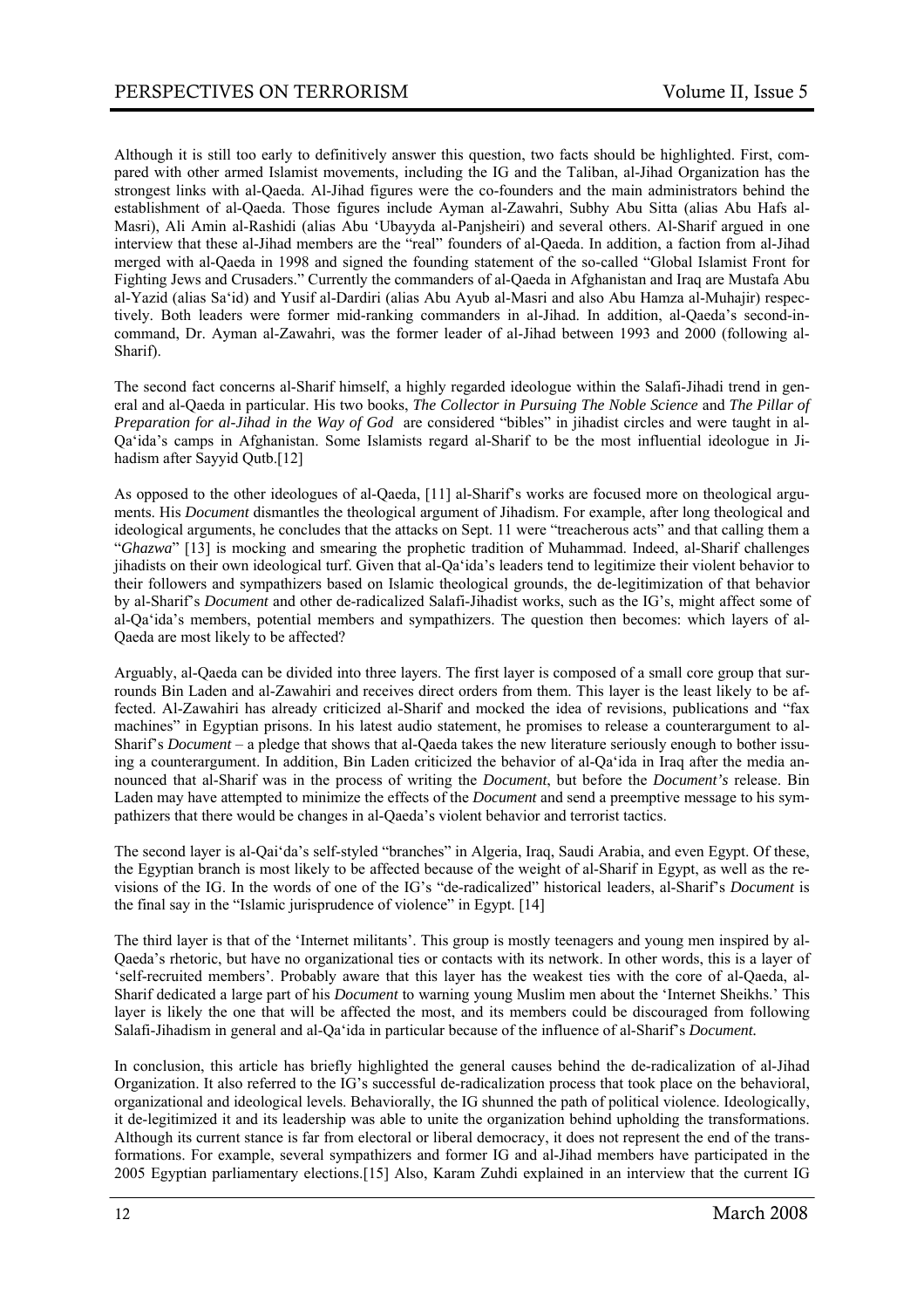position regarding democracy could change, based on "the interests of the IG."[16] This seems to indicate that pragmatism has a final say in the behavior of the IG.

In case of al-Jihad, the smaller and more radical group, the organization was able to follow the lead of the IG and de-radicalize on both behavioral and ideological dimensions. Unlike the IG, however, the organizational dimension of the de-radicalization process is incomplete. This is because there are factions within al-Jihad that still refuse to uphold de-radicalization. These factions also refuse to leave the Organization and one of them is in alliance with al-Qaeda. The process, however, did not stop at this point. [17]

Another factor can be highlighted in the case of al-Jihad. The lead of the IG and the interaction with its leaders has facilitated and influenced the de-radicalization process of al-Jihad, which stalled on several occasions. Moreover, several Islamist leaders have argued that without the IG's de-radicalization process, there would not have been an al-Jihad one. This suggests a "domino effect" hypothesis that can be a subject of future research; de-radicalization of one group can influence others operating in the same context under similar conditions. This hypothesis is supported by the cases of the small violent Takfiri and Salafi-Jihadi groups which joined al-Jihad's revisions in 2007, mainly in reaction to al-Sharif's *Document.*[18]

The discussion and analyses provided here can be valuable for policy purposes. External social interaction aiming to influence Islamist leaders coupled with selective inducements could be key factors in de-radicalizing militant groups. Eliminating the "spiritual"[19] leaders of a militant movement could be perceived as a media/ psychological victory for a government but would make a comprehensive de-radicalization process less likely to succeed. Those leaders are necessary to legitimatize de-radicalization and initiate a genuine dialogue with their followers (internal social interaction). Finally, aside from the moral element, while durable, intense and reactive state repression was correlated positively with the de-radicalization in both cases of the IG and al-Jihad as well as others, the consequences of that type of repression were not limited to de-radicalization. Those consequences included the initial radicalization of the IG as well as the fragmentation and further radicalization of other militant groups. The most notable cases are those of the Algerian Armed Islamic Group (GIA) and Salafi Group for Preach and Combat (GSPC) (which is now al-Qaeda in the Islamic Maghreb).

*Omar Ashour is a lecturer in the Department of Political Science at McGill University, Canada and a researcher at the Inter-University Consortium for Arab and Middle Eastern Studies (ICAMES). He specializes in democratization, ethnic/civil conflict resolution, international security studies and Islamist movements.* 

#### **NOTES:**

[1] For more details on that process and its comparison to the processes of Radicalization and Moderation see Omar Ashour, "Lions Tamed? An Inquiry into the Causes of De-Radicalization of the Egyptian Islamic Group," Middle East Journal vol. 61, no. 4 (Autumn  $2007$ ), 596 - 597.

[2] Karam Zuhdi et. al, Istratijiyat wa Tafjirat al-Qa'ida: al-Akhta' wa al-Akhtar (The Strategy and the Bombings of al-Qa'ida: The Mistakes and The Dangers), (Cairo: al-Turath al-Islami), 2002.

[3] See Nagih Ibrahim et al., Hidayyat al-Khala'iq bayna al-Ghayyat wa al-Wasa'il (Guidance of People between Means and Ends), (Cairo: al-Abikan), 2005, 225 – 247.

- [4] See Ashour, Lions Tamed, 597.
- [5] al-Masry al-Youm, 18 April 2007, 1.
- [6] Jahin, Interview, 5; al-Sharif, Interview, part two, 8.

[7] Ashour, Lions Tamed?, 618. The IG was given much more extensive governmental media coverage, however.

[8] Magdi Abdul Rasul, "al-Jihad wa al-Jama'a Yatafiqan 'ala Awlawiyat al-'amal al-Siyasi (The Jihad and the Group Agree on the Priorities of Political Action," al-'Arabi al-Nassiri, 16 March 2006, 1.

[9] Ashour, Lions Tamed, 603-605.

[10] An example of that interaction was between al-Jihad members and some secular liberals, most notably renowned human rights activist and former political prisoner Dr. Saad Eddine Ibrahim. In 2002 and 2003, during his detention, Dr. Ibrahim held several discussions about Islam, democracy and human rights with detained Islamists, including al-Jihad members. He mentioned that following several months of talks with these members, many of them were ready to abandon violence and condemned the 9/11 attacks (Saad Eddine Ibrahim. Interview by author, 1 November 2007. Toronto, Ontario, Canada).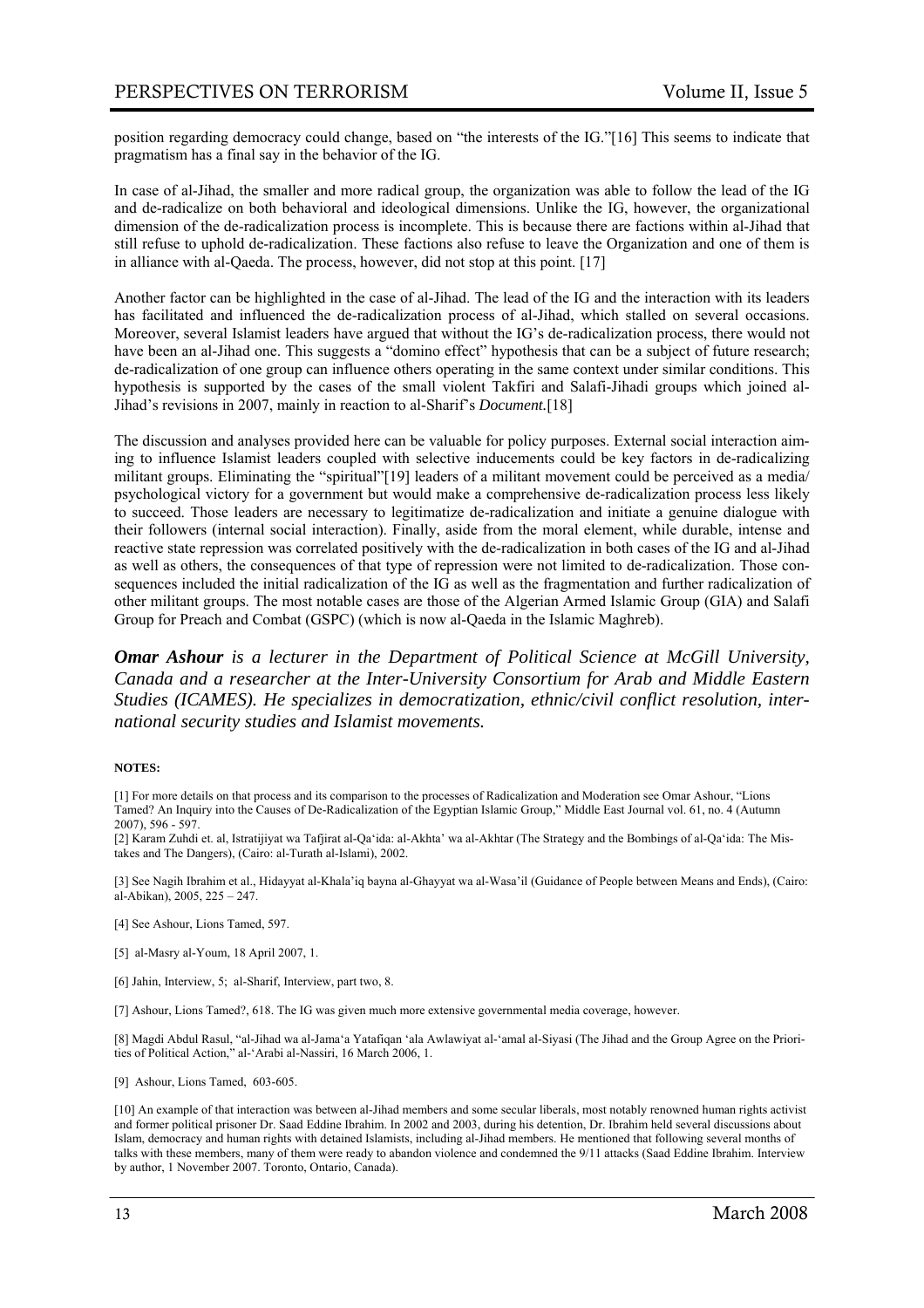[11] Such as Abu Mus'ab al-Suri (Mustafa al-Sit Maryam), whose works are more strategy-oriented (not theology-oriented) and Ayman al-Zawahri, whose works are more history-oriented.

[12] Muntassir al-Zayyat. "*Huwar ma' al-Zayyat* (Interview with al-Zayyat)," Interviewed by Ahmad al-Khatib, *al-Masry al-Youm*, 17 November 2007, 5

[13] A *Ghazwa* is an Arabic word that is used to refer to the conquests of Muhammad in the Arabian Peninsula.

[14] Asim abd al-Majid, Interviewed by Ahmad Sa'ad. *Al-Jarida,* 4 December 2007 *,*12.

[15] Muntasir Al-Zayat, "*Muhami Al-Usuliyyin: Mawqifi Sa'b Fi Bulaq al-Dakrur (*The Lawyer of the Fundamentalists: My Situation is Difficult in Bulaq al-Dakrur)," *al-Sharq al-Awsat*, 9 November 2005, 5.

-[16] Interview with Karam Zuhdi, Liqa' Khas. *Al-Jazeera Satellite Channel*, Cairo. 23 August 2006.

[17] By 2007, most of al-Jihad factions have joined the de-radicalization process. The main exceptions are the faction led by Ayman al-Zawahri, which joined al-Qa'ida, and three small factions in Egyptian prisons who mainly refuse the ideological component of the process (see for example Salih Jahin, "*al-Muttahham el-12 fi Qadiyyat Ightiyya al-Sadat* (The Defendant Number 12 in the Case of al-Sadat Assassination)," Interview by Ahmad al-Khatib, *al-Jarida*, 2 December 2007, 12).

[18] Abdu Zinah. "*Qiyadat al-Jihad Dakhil al-Sujun al-Masriyya Ta'kuf 'ala I'dad Bayan Mubadarit Waqf al-'unf* (The Commanders of al-Jihad inside Egyptian Prisons are Engaging in Preparing a Communiqué for an Initiative for ceasing Violence." *Al-Sharq al-Awsat,* 19 April 2007a, 1.

[19] As opposed to the organizational leaders of a group.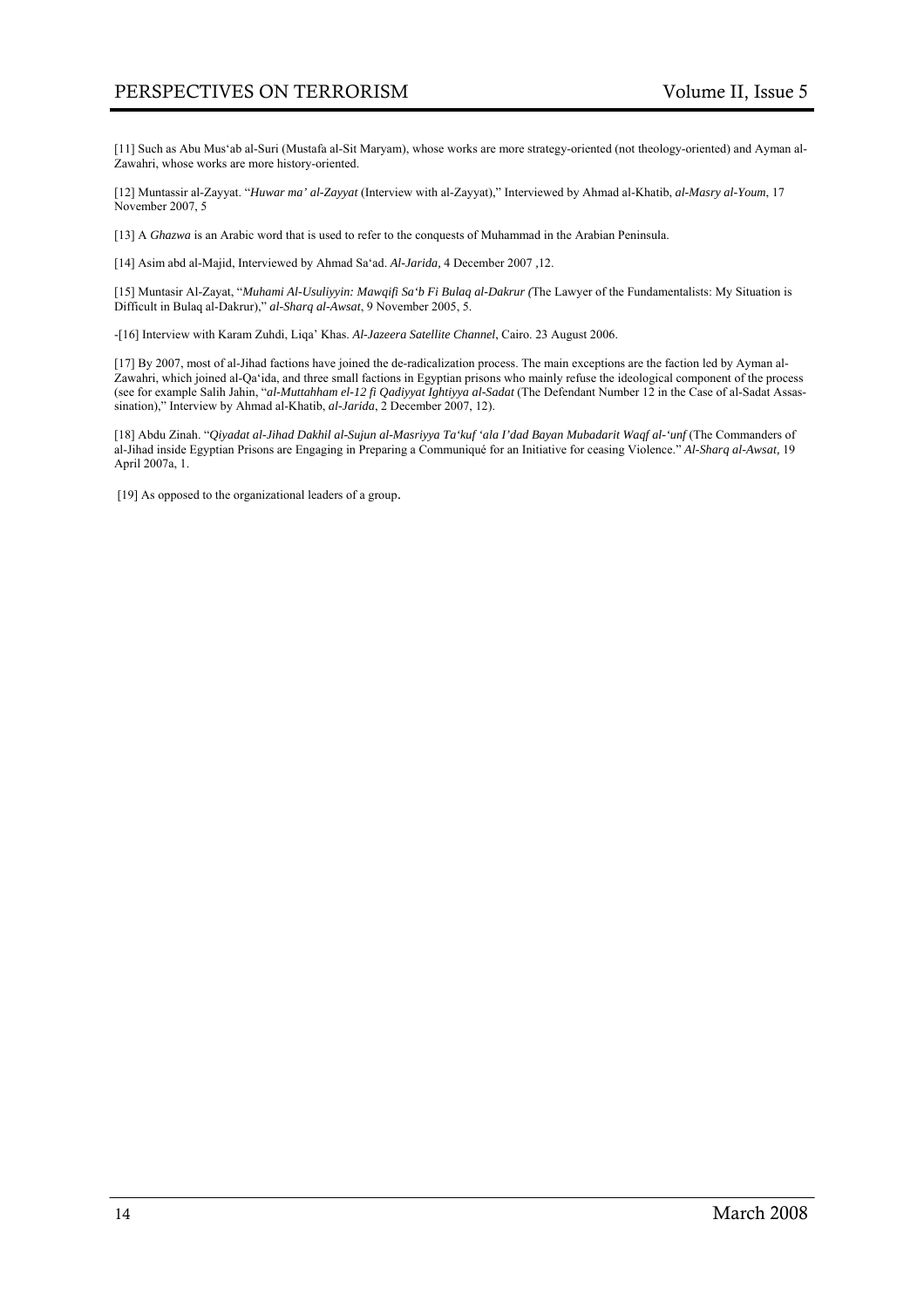### Creating Frankensteins: The Taliban Movement of Pakistan

#### *By Irm Haleem*

Mary Shelley's novel *Frankenstein* has been most popularly interpreted as a lesson in the unintended consequences of actions. It is not surprising therefore that Shelly's Frankenstein finds its way into the vocabulary of political scientists describing volatile situations in terms of 'creating Frankensteins one could not control'. In the novel, the monstrosity that comes to be known as 'Frankenstein' is the creation of Victor Frankenstein the doctor, a product of his promethean dreams of demonstrating his *control* over his natural environment and thus, his mastery in science and by extension his legitimacy as a scientist. The unintended consequences of Victor's experiment become of course an entity (Frankenstein the monster) that comes not only to challenge Victor's assumptions of control, but also comes to destroy all that Victor holds dear. At a critical juncture, not even appeasement suffices as the monster attains a gravitational force that ultimately destroys all.

But let us move away from the novel and into the political landscape of Pakistan. Subsequent governments in Pakistan—both civilian democratic, as well as military dictatorial—have had promethean dreams of their own. These have included a desire to be in control of the political and social environment of the country by taking an assortment of actions to broaden their constituencies in order to bolster their legitimacy. General Zia ul-Haq (1977-88), for example, instituted the 'Islamization' of Pakistan to bolster both his domestic and international legitimacy. Domestically he catered to the growing Sunni Islamic revivalist movement (to be distinguished from Islamist extremist movements) to the detriment of the Shia minority. At the same time, he presented himself to the international community as the vanguard against Soviet communist expansionism, much to the satisfaction of the Americans. The unintended consequences of this policy were the mushrooming of anti-Shia Sunni extremist groups and their counter anti-Sunni Shia extremist groups.

Within the context of these growing sectarian extremist entities, the late Prime Minister Benazir Bhutto pursued classic divide-and-rule policies during both her aborted tenures in the 1990s. During this period, she courted the most extremist elements within both the Sunni and Shia camps in order to broaden her constituency and thus bolster her legitimacy. On numerous occasions during her tenures, Karachi is said to have bordered on a state of civil war. Prime Minister Nawaz Sharif did not alter the formula of these promethean dreams during his two aborted tenures in the 1990s. President (former General) Musharraf, while riding on a secular modernist platform, chose to turn a blind eye to the fomenting Islamist extremism, particularly in the Northwest Frontier Province (NWFP) and Pakistan administered Kashmir, until the events of September 2001. Since 2001, Musharraf's government has now pursued a policy of war against the now quite consolidated Islamist extremist elements. The Frankenstein had not only been created by then, by was now on a course of its own.

The pragmatic logic of divide-and-rule policies and the policies of de facto appeasement (which is how 'turning a blind eye' as policy essentially became interpreted by the extremist elements) can perhaps be understood within the context of long held historical debate regarding the link between 'authenticity' and 'orthodoxy' in Pakistani civil society. This argument was most vociferously prevalent in the aftermath of the birth of the country in 1947 when the 'authentic' nature of Pakistan as a separate state for Muslims (the only state created to cater for a religious minority other than Israel in 1948) was being linked with the imperative of 'orthodoxy'. The creation of an Islamic state (a non-secular theocratic type state) was by this time being hailed by the very Islamists who had initially opposed to the idea of a separate state of Pakistan (as they considered Islam as transnational and thus not needing a demarcation as a separate state). Political legitimacy of subsequent governments and political parties thus became defined in terms of the extent to which they catered to this link, which even the most secular of all politicians could not ignore.

But if the link between authenticity and orthodoxy was troubling, the new link forged by the now emboldened Islamist extremist groups is even more disturbing - that of 'authenticity' with 'extremism'. As the incremental product of the years of myopic policies of the civilian and military governments' desire to consolidate their control, Islamist extremist groups seem to have culminated in the new *Tehreek-e-Taliban Pakistan*, literally translated as the Movement of the Taliban of Pakistan or the Taliban Movement of Pakistan. Although the entire configuration of this movement is unclear, it is becoming more evident that this movement is a patchwork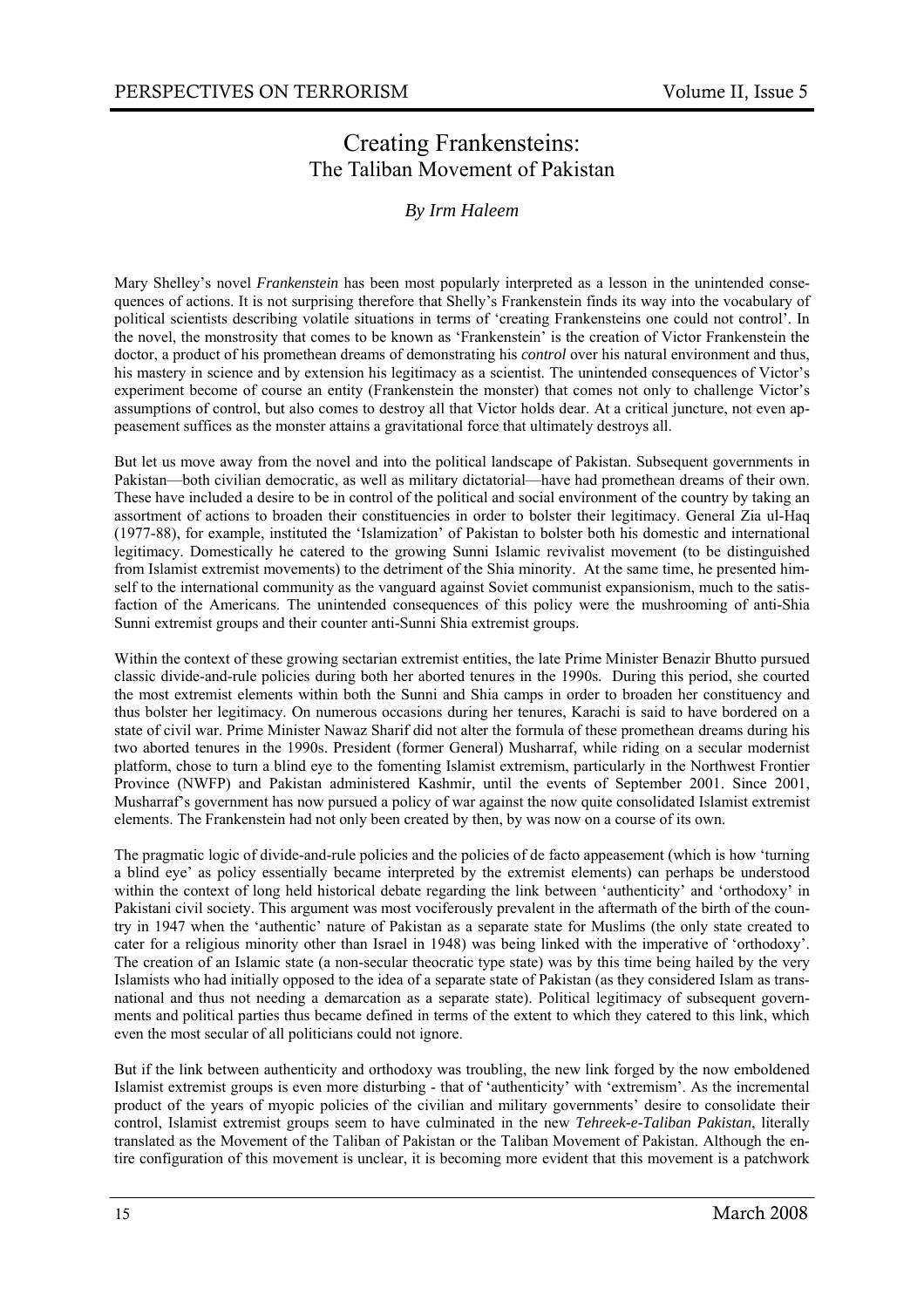of other existing Islamist extremist groups – a Frankenstein that has been the product of selfish short-term policies of politicians and government officials intended to hold on to power and now becoming an entity challenging the government's notions of control and power.

The July 2007 'Lal Masjid' (or the Red Mosque) tragedy seems to have shed light on this emerging Taliban Movement of Pakistan. The crisis began July 3 when a group of Islamist extremists led by Maulana Abdul Aziz and his brother Maulana Abdul Rasihd Ghazi took all the occupants (students in residence) of the mosque hostage demanding a Taliban-style Islamic Shariah system in Islamabad. The crisis ended with Pakistani commandos storming the mosque on July 10, killing hundreds of men, women, and children. Details of the tragedy aside, what is noteworthy here is the links between the group in the mosque led by Maulana Aziz and Maulana Ghazi and the outlawed Islamist extremist groups such as Jaish-e-Mohammed (literally translated as the Army of Mohammed), Harkat ul-Mujahideen (literally translated as the Activity of the Mujahidden), Harkat-e-Jihad-Islami (literally translated as the Activity of Islamic Jihad) and the al-Qaeda and Afghan Taliban elements in Pakistan's NWFP.

Maulana Aziz and Maulana Ghazi's movement is thought to be linked with Baitullah Mehsud, the leader of the Taliban militants in the Waziristan section of the NWFP. Even more notable perhaps is that Baitullah Mehsud is thought by some in the Pakistani intelligence community to have been the mastermind behind Benazir Bhutto murder in December 2007. Maulana Aziz and Maulana Ghazi's movement is also thought to be linked with Maulana Fazlullah—also known as 'Mullah Radio' for his broadcasts of his Taliban treaties on banned radio stations in Pakistan—who is the leader of Tehreek-e-Nifaz-e-Shariat-e-Mohammadi, literally tanslated as the Movement for the Implementation of the Law of Mohammad (or Islamic Law).

Musharraf's government banned the popular Tehreek-e-Nifaz-e-Shariat-e-Mohammadi (TNSM) in 2002, but has continued underground, developing a rigid Taliban rule in the Malakand region of the NWFP. Music and television is now banned in this region, and women are told that their marriages will be annulled if they do not get their husbands to grow beards. Decapitation of 'spies', security personnel, and now even women suspected of prostitution, has become common practice under the guise of Taliban rules. As trivial as these details may seem to some, these are indicative of the kind of totalitarian rule once consolidated by the Taliban government in Afghanistan (from the mid-1990s to 2001), the larger damaging consequences of which require no elaboration here given the ample scholarship devoted to that in the last many years.

The main targets of Maulana Aziz and Maulana Ghazi's movement, Baitullah Mehsud's Taliban movement, and the TNSM are the Pakistani security forces. In November 2006, a suicide bomber, possibly from the TNSM, killed 40 Pakistani army personal near an army garrison in Dargai. Many other such suicide bomber incidents have followed and continue to be a threat to the Pakistani armed forces and government officials. Indeed, after the Lal Masjid tragedy in July 2007, the TNSM declared a jihad against the Pakistani government, a declaration which is thought to have been directly linked to the suicide bomber attack on Pakistani soldiers in July 2007 in Swat (a valley in NWFP) killing an army major and 3 other soldiers.

The Islamist extremist Frankenstein is no longer confined to the whims of political power games and divideand-rule policies of the governments that pursues its own selfish Promethean dreams of control in order to create an environment within which it could exist and thrive. That this Frankenstein is very much alive is apparent, an unintended consequence of the governments' instant-mix projects of political legitimacy. But that this Frankenstein has become emboldened is also apparent from the very coalitions it is successfully forging, coalitions such as the Taliban Movement of Pakistan, whose very power is based on those vulnerabilities of the government that had led to its ill-calculated pursuits of legitimacy in the first place. Or, if you may, the gravitational force of the Islamist extremist groups and movements in Pakistan is based on the unveiling of the weaknesses of legitimacy of the government whose Promethean dreams have been exercised through facades of absolute sovereignty, inevitability creating Frankensteins it can not control. That the Taliban Movement of Pakistan is potentially threatening the very integrity of Pakistan is illustrated in the conclusions of a confidential Pakistani Interior Minister Report that states "we have to move swiftly and decisively, lest NWFP falls under the aegis of Talibanization." [1]

*Irm Haleem is an Assistant Professor in the Political Science Department at Seton Hall University. Her publications have examined Islamist extremism in South Asia and the Middle East. She is currently working on a book that broadens the regional scope of examination to include Southeast Asia, Sub-Saharan Africa and Europe.*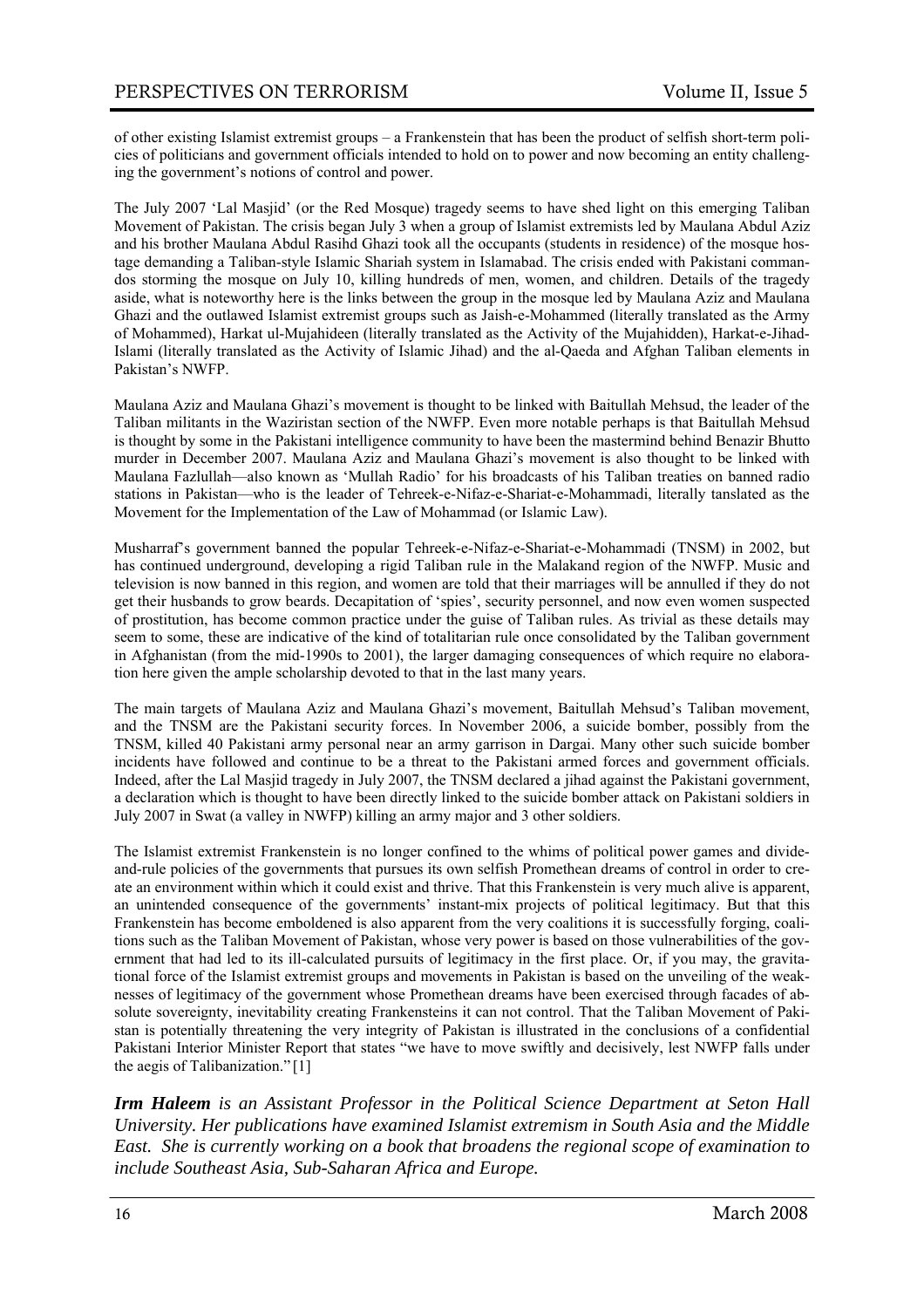#### **NOTES:**

[1] Hussain, Zahid, "The Battle for the Soul of Pakistan", in *Newsline* (Karachi, Pakistan), July 2007, p. 25.

#### **Additional Sources:**

Pakistani Political Magazines

Ahmad, Shafiq, "Unstoppable Taliban", *The Herald* (Karachi, Pakistan), March 2007, pp. 76-78.

Khan, Ghafar Ali, "Personal enmity suspected in beheading of women", *The Herald* (Karachi, Pakistan), October 2007, pp. 48-49.

Hussain, Zahid, "The Battle for the Soul of Pakistan", *Newsline* (Karachi, Pakistan), July 2007, pp. 22-26.

Ansari, Massoud, "Fight to the Finish", *Newsline* (Karachi, Pakistan), July 2007, pp. 28-34.

Salahuddin, Aliya, "Rendezvous with the 'others'", *Newsline* (Karachi, Pakistan), July 2007, pp. 36-39.

Ahmad, Shafiq, "Training to Explode", *The Herald* (Karachi, Pakistan), April 2007, pp. 94-96.

Ahmad, Shafiq, "The Jihad within", *The Herald* (Karachi, Pakistan), April 2007, pp. 92-93.

#### Journal Articles:

Haleem, Irm, "Ethnic and Sectarian Violence and the Propensity towards Praetorianism in Pakistan", *Third World Quarterly,* vol. 24(3), 2003, pp. 463-477.